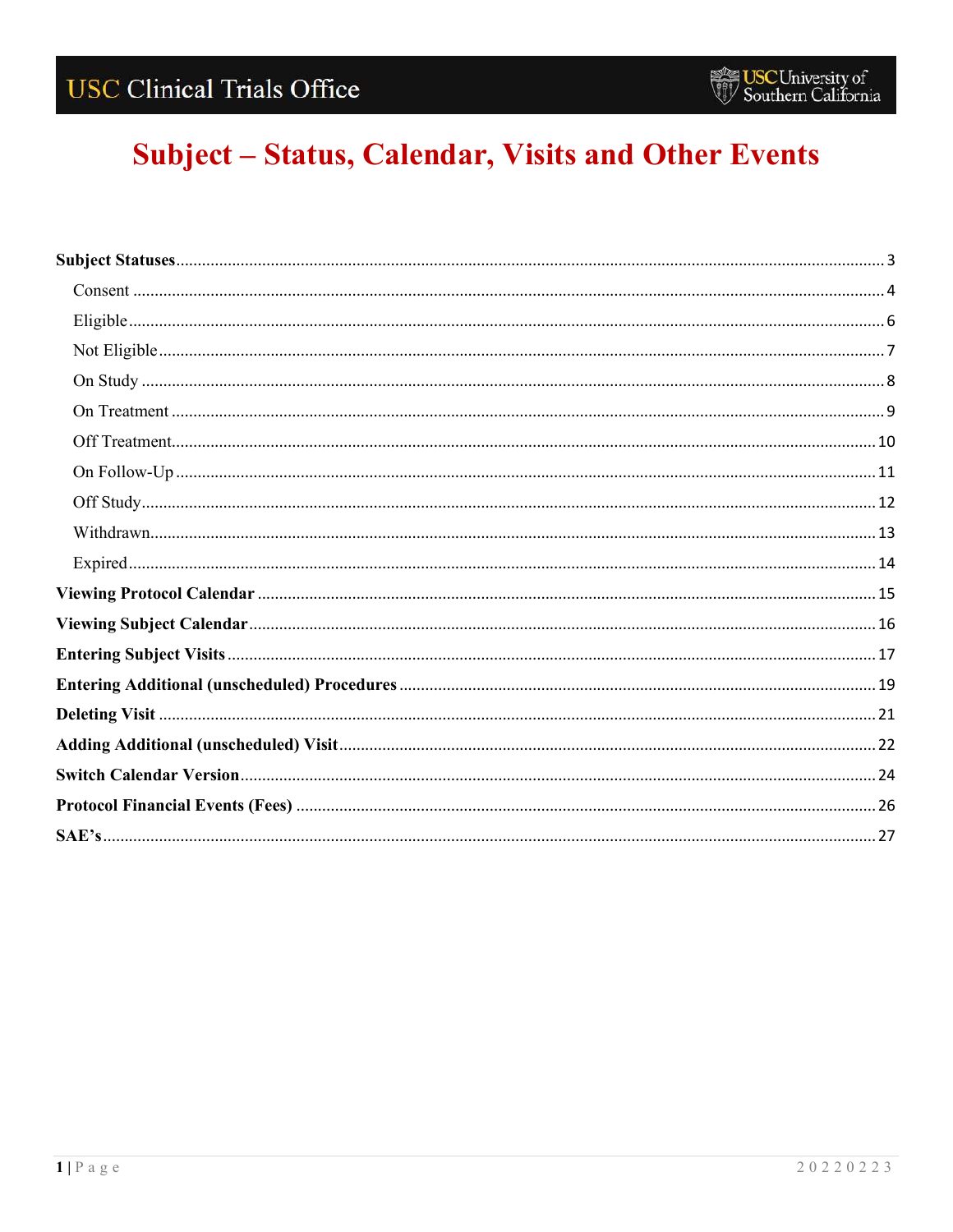### **CRA Console**

This console is designed to provide subject information at a protocol level. When a protocol is selected in the CRA Console, it displays the subjects who have been accrued, which subject forms have been completed and are yet to be completed, a list of serious adverse events (SAEs), visits outside of tolerance, and other subject deviations in this protocol. The CRA Console also indicates which subjects need to review and accept a more recent version of the consent form.

| <b>CRA Console</b>                                                                                                               |                                           |                   |                |            |                    |     |       |                   |             |                                            |                                                                          |                             |
|----------------------------------------------------------------------------------------------------------------------------------|-------------------------------------------|-------------------|----------------|------------|--------------------|-----|-------|-------------------|-------------|--------------------------------------------|--------------------------------------------------------------------------|-----------------------------|
| Protocol No.: 0C-19-1<br>Protocol Target Accruai: 300<br>RC Total Accrual Goal (Upper): 10<br>Short Title: This is a fest study. |                                           | Library: Oncology |                |            | Accrual To Date: 0 |     |       | Pl: Chung, Leslie |             |                                            | Sponsor: Astex Pharmaceuticals, Inc.<br>Protocol Status: OPEN TO ACCRUAL | IRB Expiration: 06/05/2020  |
| Select Protocol<br>4C-19-1<br>Select Subject                                                                                     | <b>Account Details</b><br>Foge Size 100 . |                   |                |            |                    |     |       |                   |             | Fitter                                     | All<br>$\mathbf{v}$<br>Page 1 of 1                                       |                             |
|                                                                                                                                  | Study Sile                                | Research (C)      | ۰<br>Last Name | First Name | Seq No.            | Aim | Level | Status            | Status Date | Ver Last Vist                              | Last Visit Date Select                                                   |                             |
| Accrual                                                                                                                          | Keck Hospital of USC                      | 1169480           | TEST           | TEST       |                    |     |       | CONSENTED         | 05/13/2020  |                                            |                                                                          | 日                           |
| Protocol Calandar                                                                                                                |                                           |                   |                |            |                    |     |       |                   |             | Switch Calendar Versions   1 (12JUL2019) * |                                                                          | Replace Versions            |
| Monitoring Visits                                                                                                                |                                           |                   |                |            |                    |     |       |                   |             |                                            |                                                                          | Salact All   None<br>Abreal |
| Financial Events                                                                                                                 |                                           |                   |                |            |                    |     |       |                   |             |                                            | Include PHI                                                              | View PDF                    |
| <b>SAEs</b>                                                                                                                      |                                           |                   |                |            |                    |     |       |                   |             |                                            |                                                                          | <b>Save Preferences</b>     |
| <b>Eleviations</b>                                                                                                               |                                           |                   |                |            |                    |     |       |                   |             |                                            |                                                                          |                             |
| FAQ's                                                                                                                            |                                           |                   |                |            |                    |     |       |                   |             |                                            |                                                                          |                             |
| Register Subject                                                                                                                 |                                           |                   |                |            |                    |     |       |                   |             |                                            |                                                                          |                             |

### **Subject Console**

This console allows you to view subject information within the context of a protocol. The console provides access to a subject's demographic information, the protocols the subject is associated with, what consent forms the subject has signed, their eligibility status, etc.

| * Subject Console     |                       |                         |                                |                   |      |                   |             |                                  |                         |             |                  |                                  |                |                       | $\overline{\mathbf{r}}$   |
|-----------------------|-----------------------|-------------------------|--------------------------------|-------------------|------|-------------------|-------------|----------------------------------|-------------------------|-------------|------------------|----------------------------------|----------------|-----------------------|---------------------------|
| Protocol No.: 0C-19-1 |                       |                         |                                |                   |      |                   |             | Protocol Status: OPEN TO ACCRUAL |                         |             |                  |                                  |                |                       | Subject Status: CONSENTED |
| Research (D: 1169480) |                       |                         |                                |                   |      |                   |             |                                  | Subject Name: TEST TEST |             |                  |                                  |                |                       | Sequence No.:             |
| Switch Subject        | Subject Derrographics |                         |                                |                   |      |                   |             |                                  |                         |             |                  |                                  |                |                       | History                   |
| Type here to search * |                       | Recearch (D 1169480)    |                                |                   |      |                   |             |                                  |                         |             |                  |                                  |                |                       |                           |
| Summary               |                       | Last Name TEST          |                                |                   |      | First Name TEST   |             |                                  |                         | Middle Name |                  |                                  |                | Suffer                |                           |
|                       |                       | Birth Date 11/11/1911   |                                |                   |      |                   |             | Expired Date                     |                         |             |                  |                                  |                | Last Date Known Alive |                           |
| Demographics          |                       | Gentler F<br>Race Other |                                |                   |      |                   |             |                                  | Ellmark Other           |             |                  |                                  |                |                       |                           |
| Conseit               |                       | Subject Comments        |                                |                   |      |                   |             |                                  |                         |             |                  |                                  |                |                       |                           |
| Enginity              |                       |                         | Additional Subject Identifiers |                   |      |                   |             |                                  |                         |             |                  |                                  |                |                       |                           |
| On Study              |                       |                         | Identifier Type:               |                   |      | <b>Identifier</b> |             |                                  |                         |             | Identifer Overer |                                  |                |                       |                           |
| Treatment             |                       |                         |                                |                   |      |                   |             | No information entered           |                         |             |                  |                                  |                |                       |                           |
| Follow Up:            | Contest Information   |                         |                                |                   |      |                   |             |                                  |                         |             |                  |                                  |                |                       |                           |
| SAEs                  | ltame.                |                         | Primary:                       | Address           |      |                   | cay         | State                            | 20                      | County      | Country          | Phone No.                        | Entail Address |                       |                           |
|                       | <b>TEST TEST</b>      |                         |                                | 4850 SUNSET BLVD. |      |                   | LOS ANGELES |                                  | California 90027        |             |                  | (213)555-1212                    |                |                       |                           |
|                       | Emergency Contacts    |                         |                                |                   |      |                   |             |                                  |                         |             |                  |                                  |                |                       |                           |
| Calendar              | tiame                 | Printer                 |                                | Address           | cey. | State             | zie.        | County                           |                         | Country     |                  | <b>Constitution</b><br>Phone No. | EmalAddress    |                       |                           |
| Additional Visits     |                       |                         |                                |                   |      |                   |             | No information entered           |                         |             |                  |                                  |                |                       |                           |
| Payments              |                       |                         |                                |                   |      |                   |             |                                  |                         |             |                  |                                  |                |                       | Update                    |
| <b>Developme</b>      |                       |                         |                                |                   |      |                   |             |                                  |                         |             |                  |                                  |                |                       |                           |
| <b>Documents/Info</b> |                       |                         |                                |                   |      |                   |             |                                  |                         |             |                  |                                  |                |                       |                           |
| Protocola             |                       |                         |                                |                   |      |                   |             |                                  |                         |             |                  |                                  |                |                       |                           |
| Research ID           |                       |                         |                                |                   |      |                   |             |                                  |                         |             |                  |                                  |                |                       |                           |
| CRA Console           |                       |                         |                                |                   |      |                   |             |                                  |                         |             |                  |                                  |                |                       |                           |
| PC Console            |                       |                         |                                |                   |      |                   |             |                                  |                         |             |                  |                                  |                |                       |                           |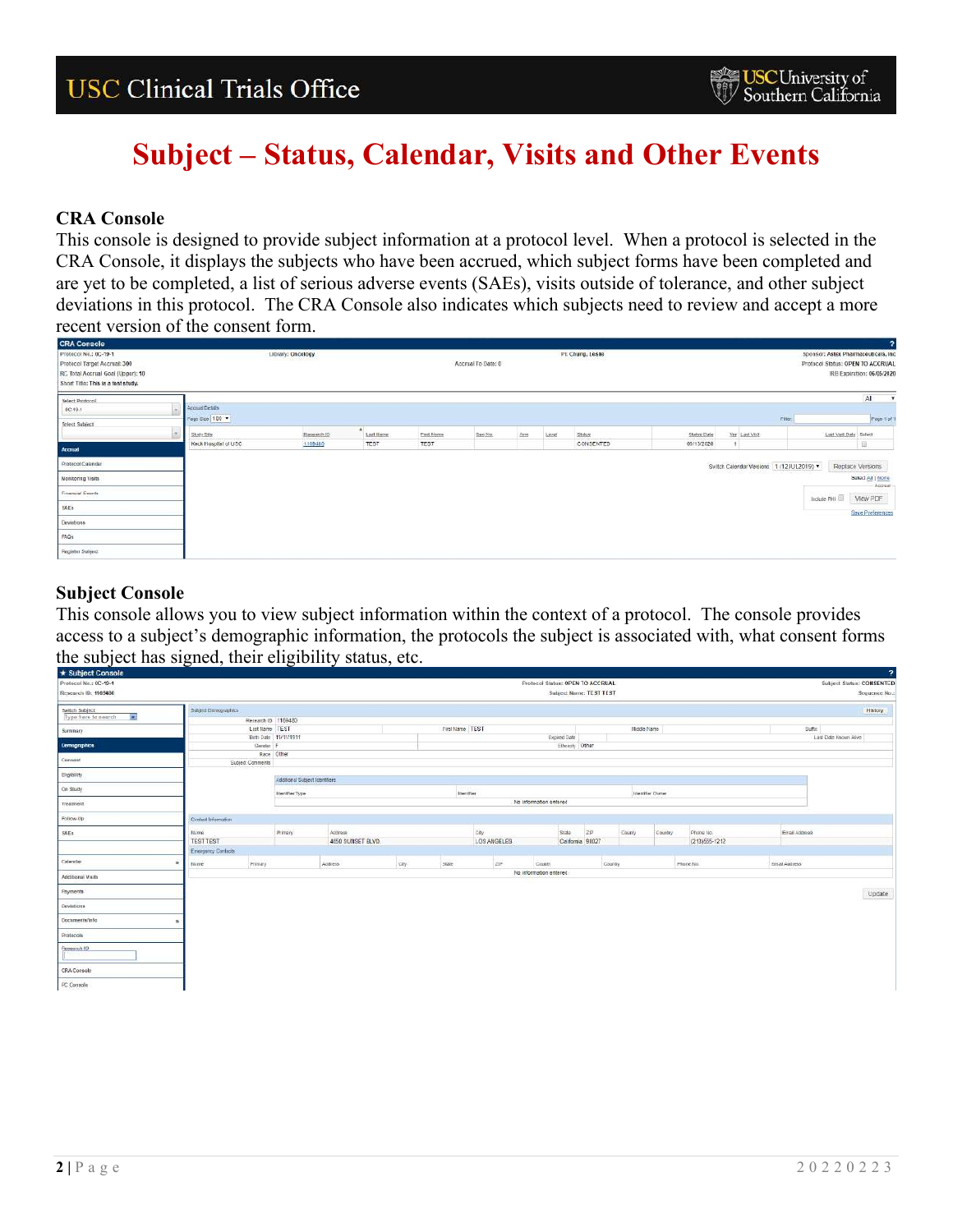### <span id="page-2-0"></span>**Subject Statuses**

Subjects in OnCore can progress through several statuses during the course of the protocol. The vertical tabs in the Subject Console (Consent, Eligibility, On Study, Treatment, Follow-Up) allow you to record this status information. These statuses triggers visit segment in the subject calendar.

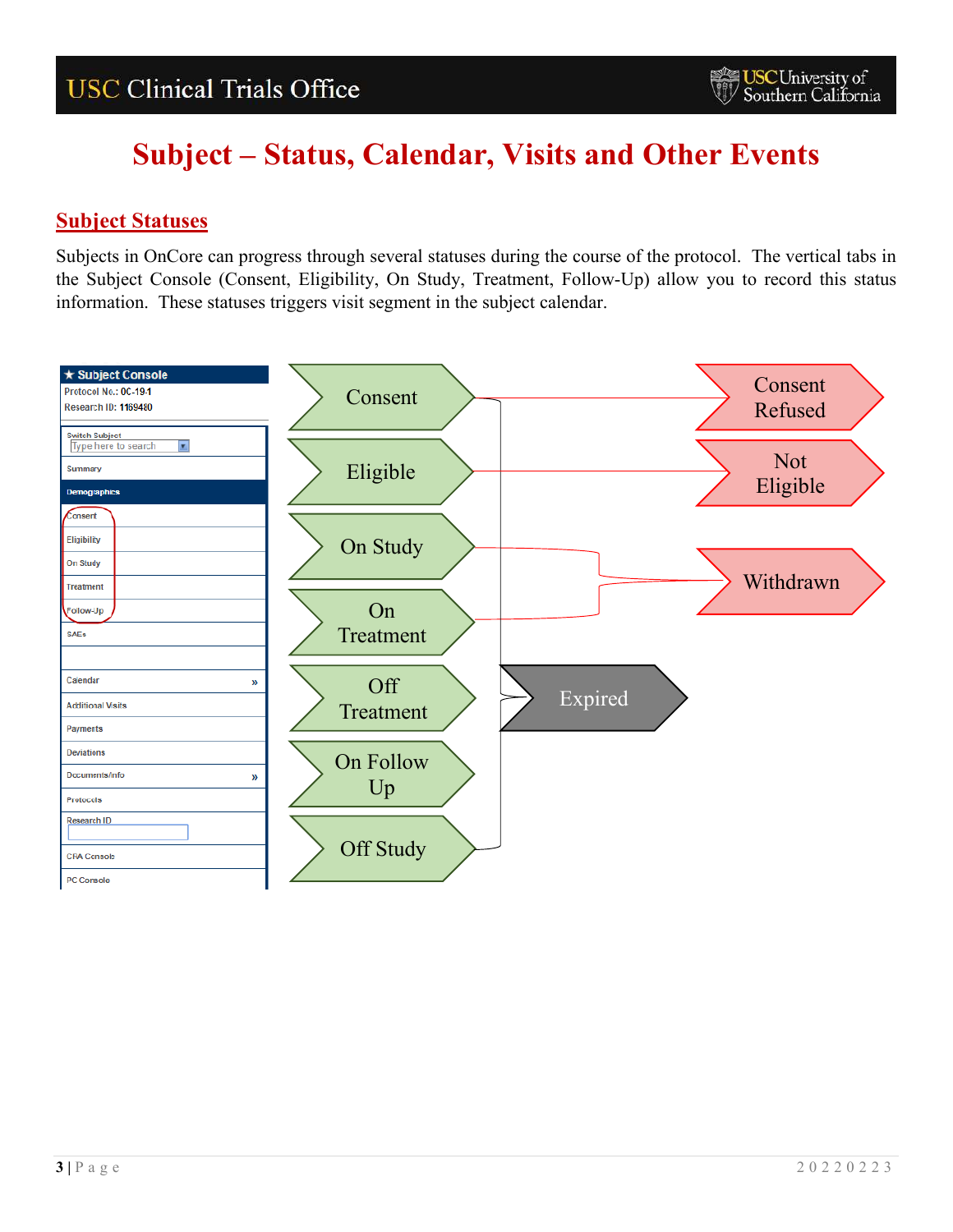# **Subject – Status, Calendar, Visits and Other Events**



<span id="page-3-0"></span>Subject understands and agrees to the details in the consent form.

### **Steps:**



- 2. Select a Protocol
- 3. Click on the Research ID

| Select Protocol<br>$0C-19-1$ | <b>Accrual Details</b><br>Page Size 100 v |             |                  |                   |  |
|------------------------------|-------------------------------------------|-------------|------------------|-------------------|--|
| <b>Select Subject</b>        | <b>Study Site</b>                         | Research ID | <b>Last Name</b> | <b>First Name</b> |  |
| Accrual                      | <b>Keck Hospital of USC</b>               | 1169480     | <b>TEST</b>      | <b>TEST</b>       |  |

- 4. Click Consent
- 



- 6. Click Select Consents
- 7. Enter Signed Date
- 8. Select Status
- 9. Click Save

|                    |             |                           | AUXI20N CHIWAYD                                                                             |            |            |                                            |                       |                      |                          |           |
|--------------------|-------------|---------------------------|---------------------------------------------------------------------------------------------|------------|------------|--------------------------------------------|-----------------------|----------------------|--------------------------|-----------|
|                    |             |                           | <b>Signed Date</b>                                                                          |            | 圖          |                                            | Select Consents       |                      |                          |           |
| Giment             |             |                           |                                                                                             |            |            |                                            |                       |                      |                          |           |
| Type.              | Description | <b>Available Consents</b> |                                                                                             |            |            |                                            |                       |                      | $\rm{sc}$                | Signed Da |
|                    |             |                           | Mer selections are made, clicking Save will add the selected consents and refresh the page. |            |            |                                            |                       |                      |                          |           |
| One Contact States |             | Type:                     | Description.                                                                                |            |            | Version Date Approved Date Expiration Date | Signed Date Status    |                      | Include?                 |           |
|                    |             | Treatment Consent         |                                                                                             | 06/06/2019 | 06/06/2019 |                                            | 06/05/2020 05/13/2020 | Rocepted<br>Refused. | $\overline{\mathcal{R}}$ |           |
|                    | Connerts    |                           |                                                                                             |            |            |                                            |                       |                      |                          |           |
|                    |             |                           |                                                                                             |            |            |                                            |                       |                      |                          |           |
|                    | Siztes      |                           |                                                                                             |            |            |                                            |                       |                      |                          |           |
|                    |             |                           |                                                                                             |            |            |                                            |                       |                      |                          |           |
|                    |             |                           |                                                                                             |            |            |                                            |                       |                      |                          |           |
|                    |             |                           |                                                                                             |            |            |                                            |                       |                      |                          |           |
|                    |             |                           |                                                                                             |            |            |                                            |                       |                      |                          |           |
|                    |             |                           |                                                                                             |            |            |                                            |                       |                      |                          |           |
|                    |             |                           |                                                                                             |            |            |                                            |                       | Save:                | cancel                   |           |
|                    |             |                           |                                                                                             |            |            |                                            |                       |                      |                          |           |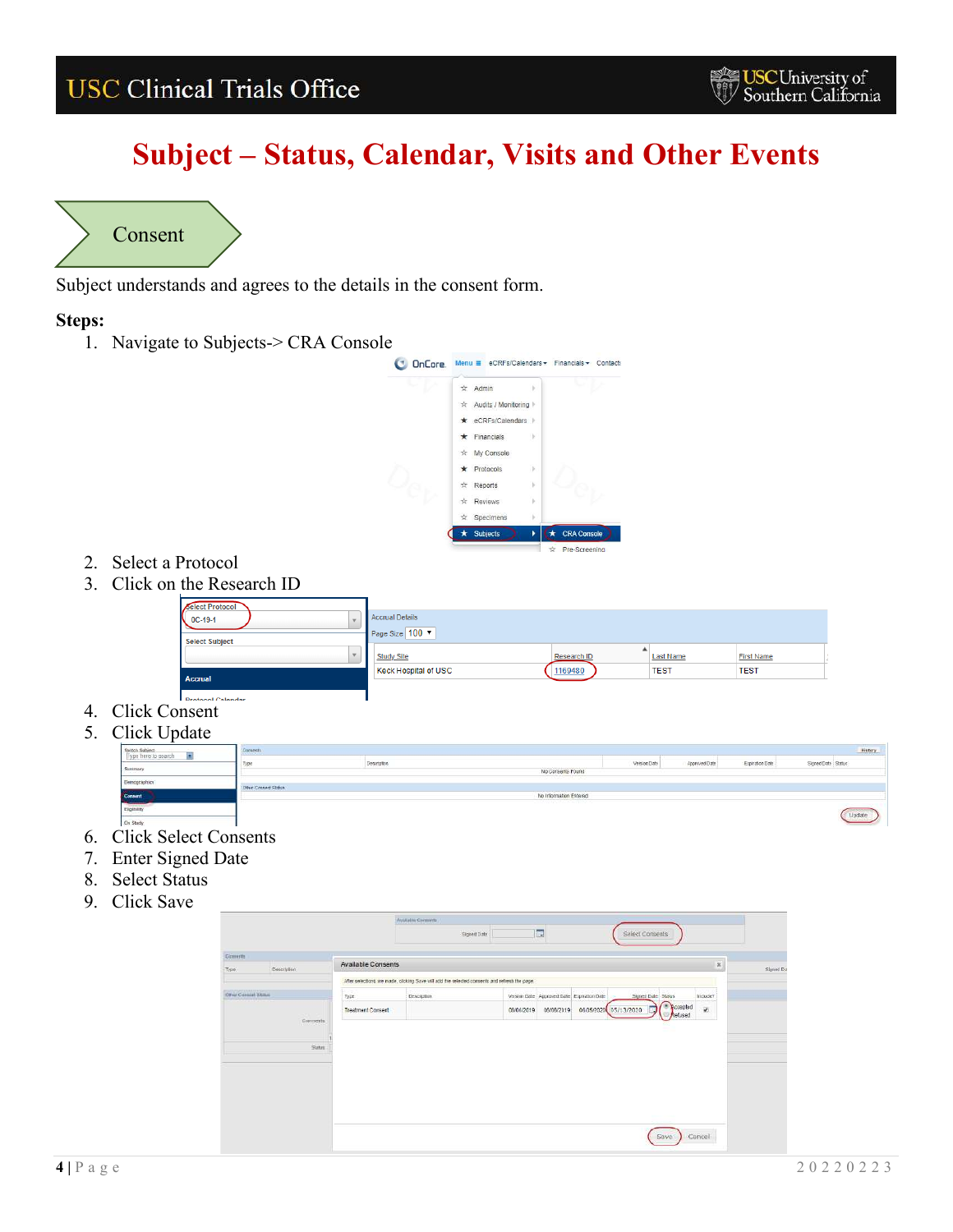### 10. Click Close

|                                  |                             | Available Consents |              |                 |                 |                     |         |
|----------------------------------|-----------------------------|--------------------|--------------|-----------------|-----------------|---------------------|---------|
|                                  |                             | Signed Date        | $\Box$       | Select Consents |                 |                     |         |
| Consento                         |                             |                    |              |                 |                 |                     |         |
| <b>Type</b>                      | Description                 |                    | Version Date | Approved Date   | Expiration Date | Signed Date Status  | Defete? |
| Treatment Consent                |                             |                    | 06/06/2019   | 06/06/2019      | 06/05/2020      | 05/13/2020 Accepted | Đ       |
|                                  |                             |                    |              |                 |                 |                     |         |
| Other Consent Status<br>Comments |                             |                    |              |                 |                 |                     |         |
|                                  | 1000 character(s) remaining |                    |              | E               |                 |                     |         |

Coordinators are required to upload signed ICF and HIPAA forms for registered patients. Sponsor payments will not be processed if missing forms are not in OnCore. It is essential a timely upload of documents to avoid payments delay.

- 11. Click Documents/Info -> Attachments
- 12. Click Add

| Switch Subject<br>Type from to search | Archive/Notes   Attachments |                  |             |                   |              |                           | $\overline{\phantom{a}}$                            |
|---------------------------------------|-----------------------------|------------------|-------------|-------------------|--------------|---------------------------|-----------------------------------------------------|
| Sammary                               | Subject Attentionerie       | File Name / LEEL | Description |                   |              | Created Date Created User | Add<br>---<br>Edit                                  |
| Demographics                          | Document Type               |                  |             | No Records Found. | Version Date |                           | Delete?                                             |
| Connert                               |                             |                  |             |                   |              |                           |                                                     |
| tripitery                             |                             |                  |             |                   |              |                           | divergence of process.<br>$\mathbb{C}\mathbb{R}$ ar |
| On Study                              |                             |                  |             |                   |              |                           | Submit                                              |
| Treatment                             |                             |                  |             |                   |              |                           |                                                     |
| Fallow-Up                             |                             |                  |             |                   |              |                           |                                                     |
| SAEs                                  |                             |                  |             |                   |              |                           |                                                     |
|                                       |                             |                  |             |                   |              |                           |                                                     |
| Calendar                              |                             |                  |             |                   |              |                           |                                                     |
| Additional Visits                     |                             |                  |             |                   |              |                           |                                                     |
| Payments                              |                             |                  |             |                   |              |                           |                                                     |
| Devisions                             |                             |                  |             |                   |              |                           |                                                     |
| <b>Documents/Info</b>                 |                             |                  |             |                   |              |                           |                                                     |
| and the party of the fact that the    |                             |                  |             |                   |              |                           |                                                     |

- 13. Select Document Type from the drop-down (HIPAA or Signed Treatment Consent or Signed Treatment Reconsent)
- 14. Click on File (select file to upload; ICF and HIPAA can either be a combined file or separate)
- 15. Enter Version Date
- 16. Click Add

| Add Atlachmont                |                                                                          |                   |
|-------------------------------|--------------------------------------------------------------------------|-------------------|
| Oocument Type                 |                                                                          | Version Data<br>œ |
| Attach Che URL<br>Description | <b>Drug Diary</b><br>Eligibility Questionnaire<br><b>HIPAA</b>           |                   |
|                               | Pathology Report<br>Signed Optional Consent<br>Signed Pre-Screen Consent | Cancel<br>Add     |
| Subject Attachments           | Signed Treatment Consent<br>Signed Treatment Reconsent                   | Add               |

## 17. Repeat 5-9 to upload additional file

|       |          |                    |                                   |      | Add    |
|-------|----------|--------------------|-----------------------------------|------|--------|
|       | $-7.115$ | <b>Description</b> | Version Dat                       |      | Delete |
| HIPAA |          |                    | 05/13/2020<br>05/13/2020 CHUNGLES | Edit |        |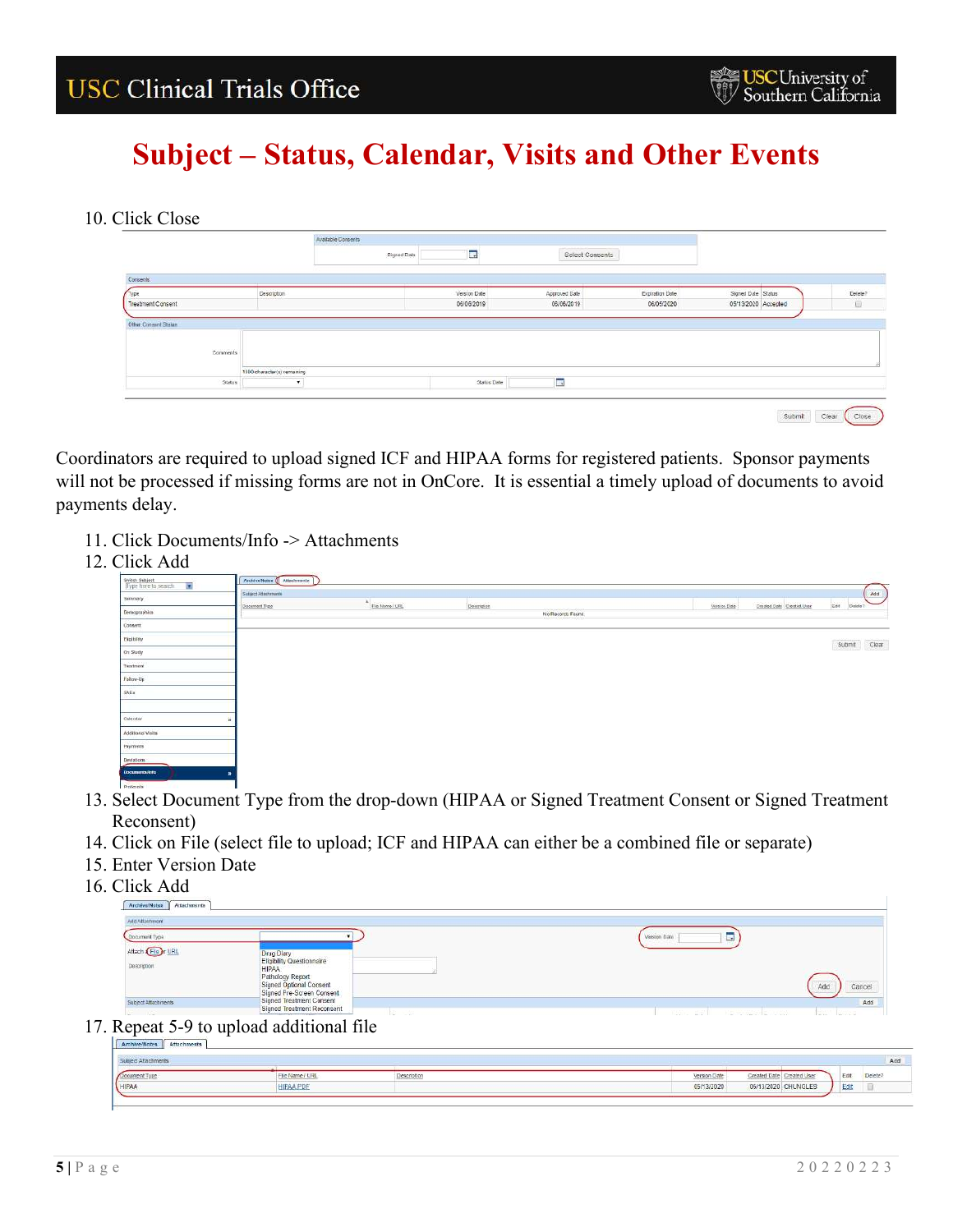# **Subject – Status, Calendar, Visits and Other Events**



<span id="page-5-0"></span>Subject has been evaluated and meets all criteria (Screening).

### **Steps:**

1. Navigate to Subjects-> CRA Console



- 2. Select a Protocol
- 3. Click on the Research ID

| Select Protocol<br>$0C-19-1$<br><b>Select Subject</b> | Accrual Details<br>Page Size 100 7 |             |                  |                   |
|-------------------------------------------------------|------------------------------------|-------------|------------------|-------------------|
|                                                       | <b>Study Site</b>                  | Research ID | <b>Last Name</b> | <b>First Name</b> |
| <b>Accrual</b>                                        | <b>Keck Hospital of USC</b>        | 1169480     | <b>TEST</b>      | <b>TEST</b>       |
| <b>Drotocol Calendar</b>                              |                                    |             |                  |                   |

- 4. Click Eligibility
- 5. Click Undate

| $\cup$ lick Opdate                     |                |                                                                                                                |  |
|----------------------------------------|----------------|----------------------------------------------------------------------------------------------------------------|--|
| Switch Subject<br>Type fiere to bearch | Sized Eliphini | No Eligibility Records Found                                                                                   |  |
| Sminary                                |                | - 1000 - 1000 March 2000 - 1000 March 2000 March 2000 March 2000 March 2000 March 2000 March 2000 March 2000 M |  |
| Demographics                           |                |                                                                                                                |  |
| Consent                                |                |                                                                                                                |  |
| <b>Higitstry</b>                       |                |                                                                                                                |  |
| On Study                               |                |                                                                                                                |  |

- 6. Select Eligibility Status from the drop-down
- 7. Enter Status Date
- 8. Click Submit
- 9. Click Close

| New Subject Bighilly<br>company's firmer of the position develop |                     |                                            |  |
|------------------------------------------------------------------|---------------------|--------------------------------------------|--|
| Version Date                                                     | <b>Color</b><br>مست | Eligible<br>Eighlity Statu<br><b>THE R</b> |  |
| Vertfied By                                                      |                     | 05/02/2020<br>÷<br>Status Date<br>,,,,,    |  |
| Comments                                                         |                     | <b>SEC</b>                                 |  |
|                                                                  |                     |                                            |  |

Submit Close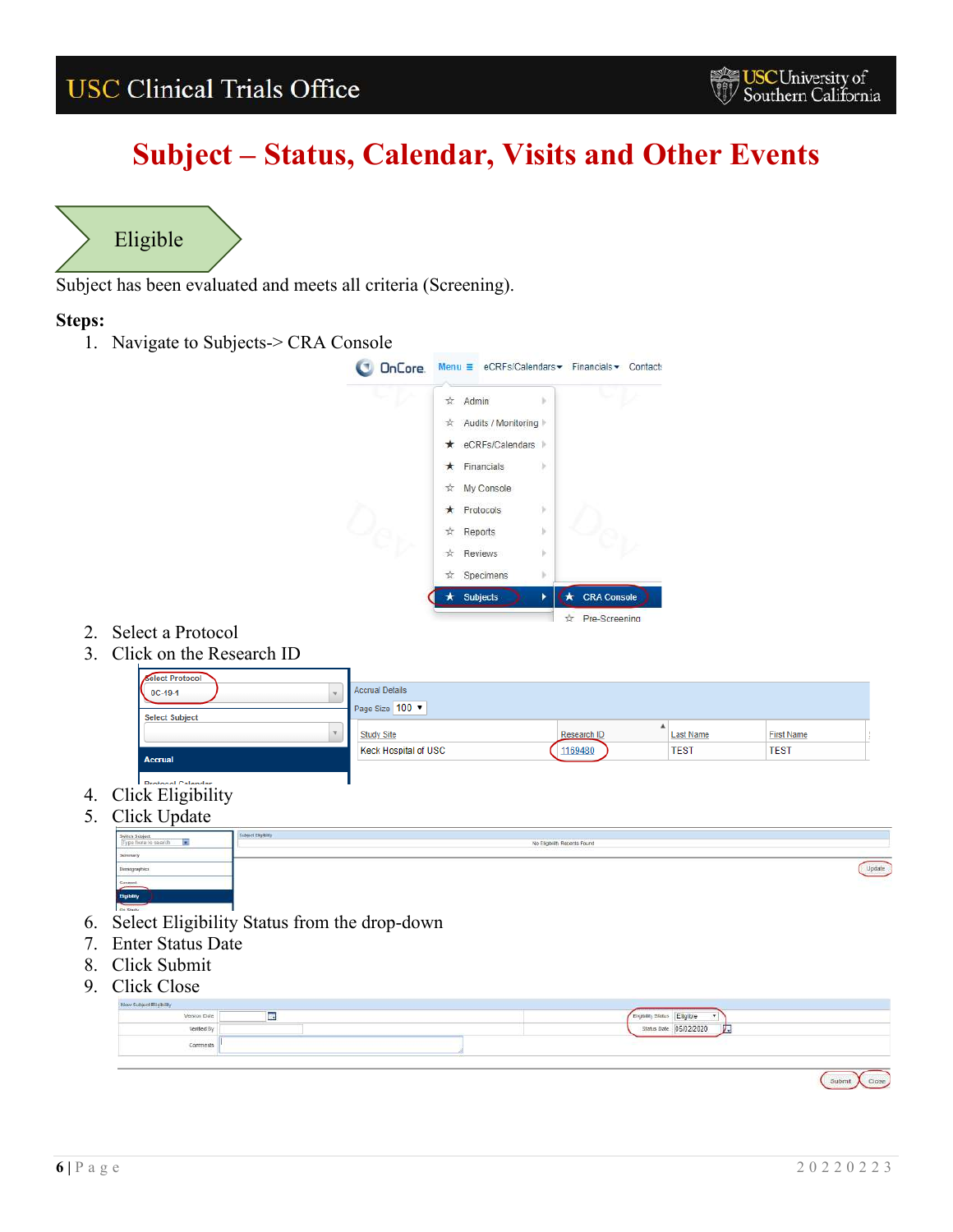## **Subject – Status, Calendar, Visits and Other Events**



<span id="page-6-0"></span>Subject has been evaluated and does not meet all criteria (Screening). However, some studies allow subject to re-screen after a screen failure. When ready to re-screen, register the patient using the same ResearchID but different Sequence No. Make sure to upload the new signed ICF and HIPAA to the corresponding record.

### **Steps:**

1. Navigate to Subjects-> CRA Console



- 2. Select a Protocol
- 3. Click on the Research ID

| Select Protocol<br>$0C-19-1$    | Accrual Details<br>Page Size 100 V |             |                  |                   |  |
|---------------------------------|------------------------------------|-------------|------------------|-------------------|--|
| <b>Select Subject</b><br>$\sim$ | <b>Study Site</b>                  | Research ID | <b>Last Name</b> | <b>First Name</b> |  |
| <b>Accrual</b>                  | <b>Keck Hospital of USC</b>        | 1169480     | <b>TEST</b>      | <b>TEST</b>       |  |
| <b>Drotogol Colondor</b>        |                                    |             |                  |                   |  |

- 4. Click Eligibility
- 5. Click Update

| $\cup$ non $\cup$ puuto                    |                                                |
|--------------------------------------------|------------------------------------------------|
| Switch Subject<br>Type here to bearch<br>ø | Sized Eliphini<br>No Eligibility Records Found |
| Smmary                                     | - 100 동안은 2015년 2015년 2016년 2016년              |
| Damagraphica                               |                                                |
| Consent                                    |                                                |
| <b>Elipitate</b>                           |                                                |
| Ori Study                                  |                                                |

- 6. Select Eligibility Status from the drop-down
- 7. Enter Status Date
- 8. Click Submit
- 9. Click Close

| New Subject Eligibility |     |                                                         |
|-------------------------|-----|---------------------------------------------------------|
| <b>Version Date</b>     | تسد | <b>CONTRACTOR</b><br>Not Eligible<br>Eligibility Status |
| Verified By             |     | Status Date 05/02/2020<br>$\overline{\mathbf{m}}$       |
| Comments                |     |                                                         |
|                         |     |                                                         |

(Submit Close)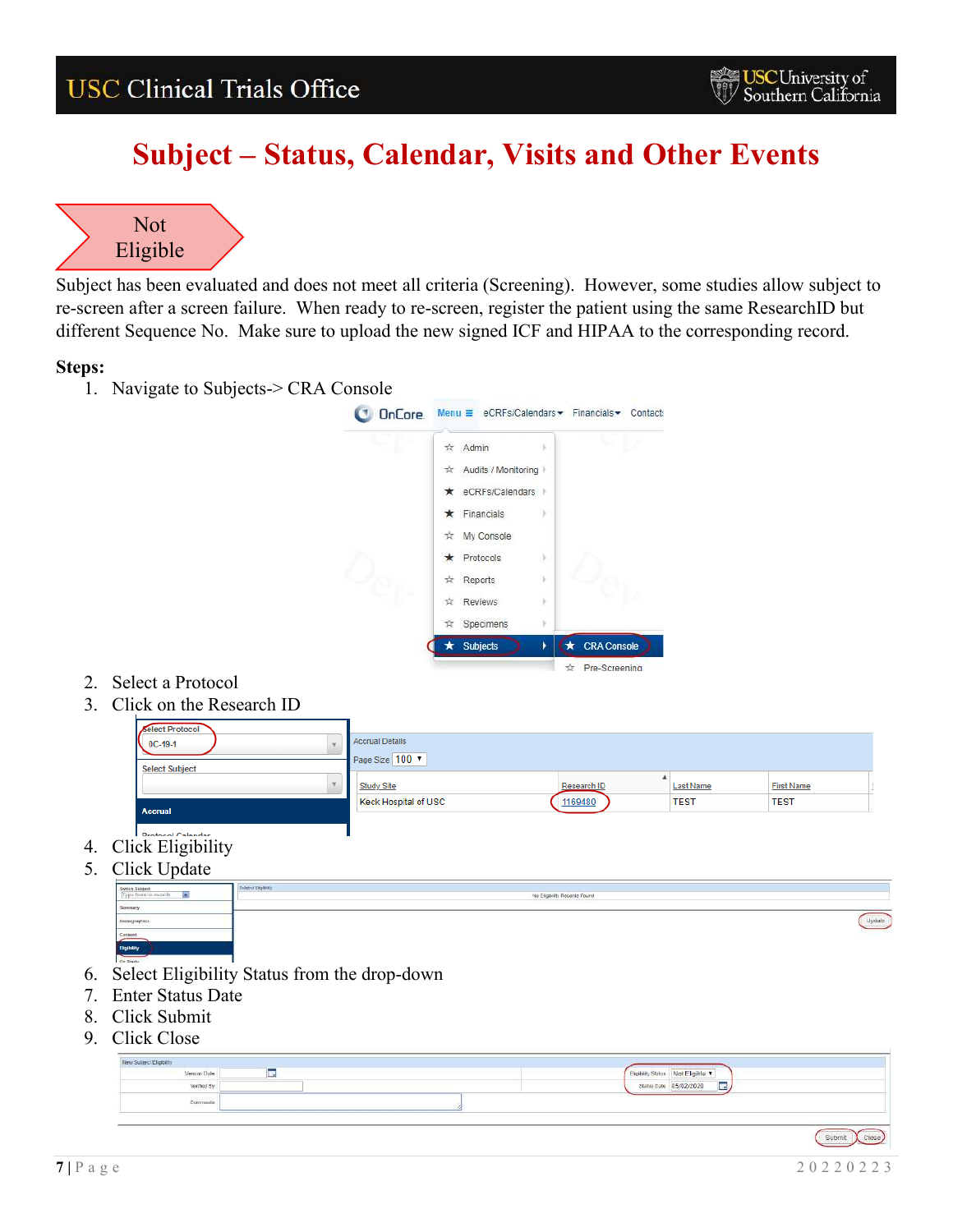# **Subject – Status, Calendar, Visits and Other Events**



<span id="page-7-0"></span>Subject has a recorded Consent and a status of Eligible.

### **Steps:**



- 2. Select a Protocol
- 3. Click on the Research ID

| Select Protocol<br>$0C-19-1$ | <b>Accrual Details</b>               |             |                  |                   |
|------------------------------|--------------------------------------|-------------|------------------|-------------------|
| <b>Select Subject</b>        | Page Size 100 v<br><b>Study Site</b> | Research ID | <b>Last Name</b> | <b>First Name</b> |
| Accrual                      | <b>Keck Hospital of USC</b>          | 1169480     | <b>TEST</b>      | <b>TEST</b>       |

- 4. Click On Study
- 5. Click Update



- 6. Enter Sequence No (Subject protocol no from sponsor or IVRS)
- 7. Enter On Study Date
- 8. Click Submit
- 9. Click Close

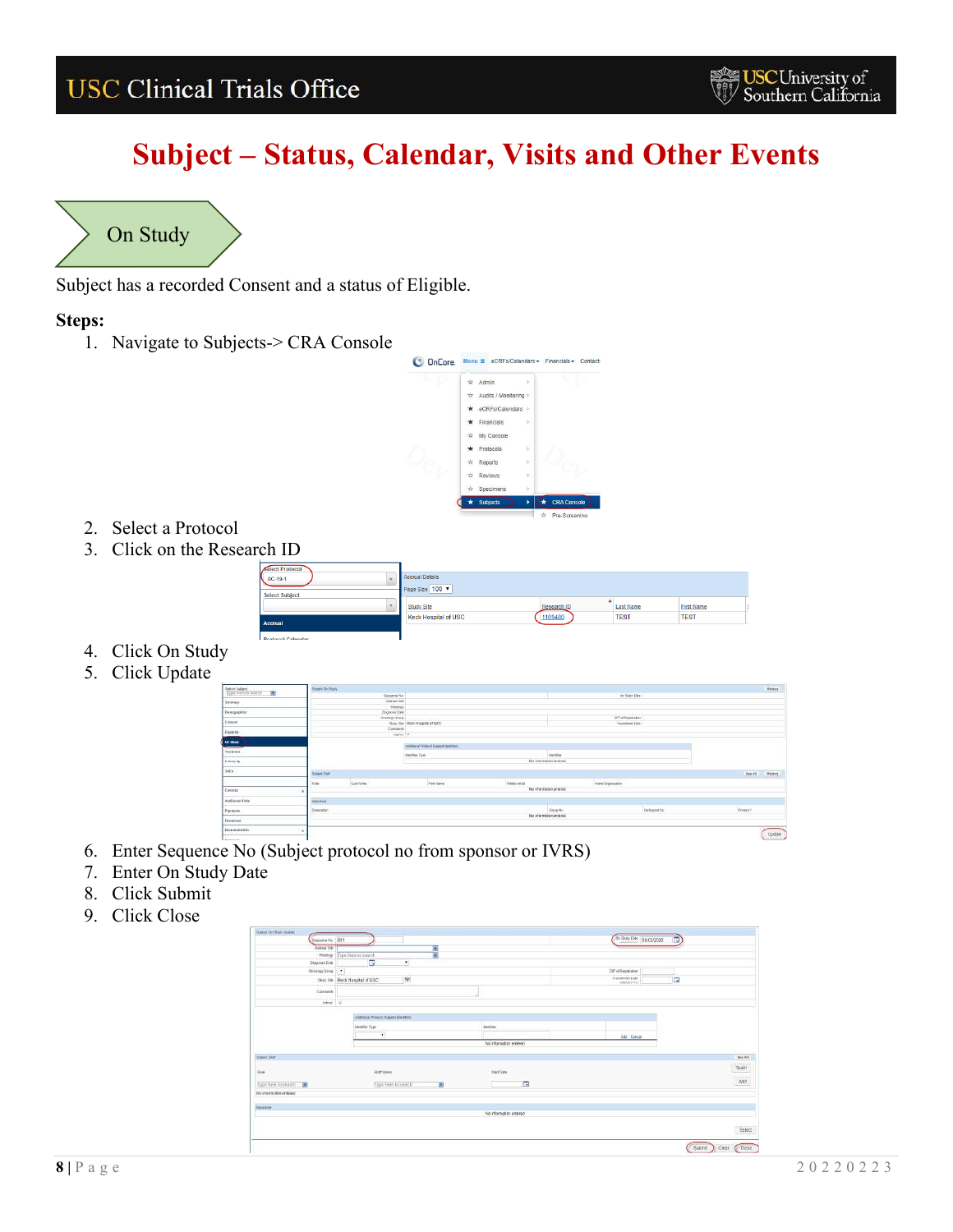$(x)$ 

# **Subject – Status, Calendar, Visits and Other Events**



<span id="page-8-0"></span>Subject has been enrolled on an Arm and will begin Treatment.

### **Steps:**

1. Navigate to Subjects-> CRA Console



- 2. Select a Protocol
- 3. Click on the Research ID

| Select Protocol<br>$0C-19-1$ | Accrual Details<br>Page Size 100 . |             |                  |                   |
|------------------------------|------------------------------------|-------------|------------------|-------------------|
| <b>Select Subject</b>        | <b>Study Site</b>                  | Research ID | <b>Last Name</b> | <b>First Name</b> |
| Accrual                      | Keck Hospital of USC               | 1169480     | <b>TEST</b>      | <b>TEST</b>       |
|                              |                                    |             |                  |                   |

- 4. Click Treatment
- 5. Click Add



- 6. Select Arm from the drop-down
- 7. Enter On Arm Date
- 8. Enter On Treatment Date
- 9. Click Save



When a patient is assigned to a specific Arm and switches to another Arm at a later point.

10. Click Edit

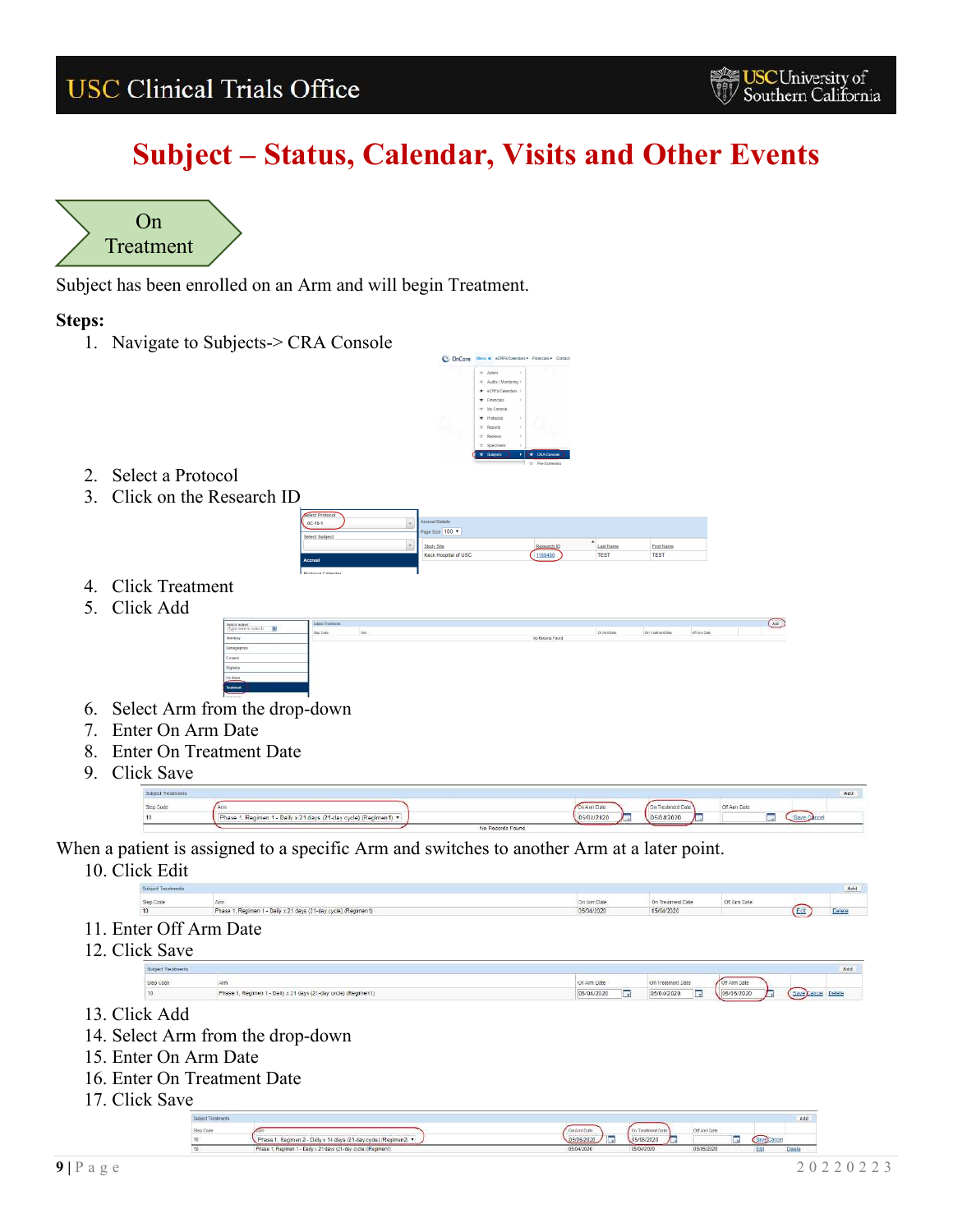# **Subject – Status, Calendar, Visits and Other Events**



<span id="page-9-0"></span>Subject will receive no additional Arm Treatment.

### **Steps:**



- 2. Select a Protocol
- 3. Click on the Research ID



- 4. Click Follow-Up
- 5. Click Update

|                                              | Susad Of Testrant<br>The State County of the |               |                           | <b>WARRANT AND PARTY</b> |                            |                     |        |
|----------------------------------------------|----------------------------------------------|---------------|---------------------------|--------------------------|----------------------------|---------------------|--------|
| Switch Subject<br>Type form to small the set | DF Trainfound Date                           |               |                           | Of Treatment Reason      |                            |                     |        |
| Summery                                      | Esten                                        |               |                           |                          |                            |                     |        |
| Demographics                                 | <b><i><u>Edited Of Busy</u></i></b>          |               |                           | <b>DESCRIPTION</b>       |                            |                     |        |
|                                              | Off Bludy Date                               |               |                           | Off Study Reason         |                            |                     |        |
| Consort                                      | Esplain                                      |               |                           | ---                      |                            |                     |        |
| Bigitisty                                    | <b>Based Following</b>                       |               |                           |                          |                            |                     |        |
| On Study                                     | Follow-Up Start Date                         |               | Tharmheted to (Skety Sta) |                          | Atlantata MRB              |                     |        |
|                                              | Last Follow-Up Date                          |               | Neil Follow-Up Date       |                          | Last Known Servival Status |                     |        |
| Trastrum                                     | Expired Date                                 |               | Last Date Known Alice     |                          | GADale<br>play and count   |                     |        |
| Follow-the                                   | Comments                                     |               |                           |                          |                            |                     |        |
|                                              | Evaluate for Analysis                        |               |                           |                          |                            |                     |        |
| SAE»                                         | <b>Dystudie</b>                              | Reason        |                           |                          |                            |                     |        |
|                                              | <b>But Response</b>                          |               |                           |                          |                            |                     |        |
| Calendar                                     | Best Response Date                           | Best Response |                           | Best Response Conferr    |                            | Date of Progression |        |
| Additional Visits                            |                                              |               |                           |                          |                            |                     |        |
| Payments                                     |                                              |               |                           |                          |                            |                     | Update |

- 6. Enter Off Treatment Date
- 7. Click Submit
- 8. Click Close

|                                              | Of Treatment Date p6/07/2020<br>Export | E         |                                         |    | Of Dealershit Research                | Ø.                                          |                |   |
|----------------------------------------------|----------------------------------------|-----------|-----------------------------------------|----|---------------------------------------|---------------------------------------------|----------------|---|
| Subject Off Straty Stadies                   |                                        |           |                                         |    |                                       |                                             |                |   |
|                                              | Off Disaly Dale                        | $\Box$    |                                         |    | Of State Roome: (Type Nora to search) | $\overline{\mathbf{a}}$                     |                |   |
|                                              | Explan                                 |           |                                         |    |                                       |                                             |                |   |
| <b>INGER FOREVILLE LEGENT</b>                |                                        |           |                                         |    |                                       |                                             |                |   |
| Follow-Up Start Date<br>Ammsterer            | о                                      |           | Transferred by (Study Sile)             |    | $\phi$                                | Alleman MRN                                 |                |   |
| Last Fallowing Date                          | G                                      |           | hext Followity Date<br>asterment.       | E. |                                       | Latitizan Seviva State Tryon here to rearch |                | ъ |
| LEGISLATION                                  |                                        |           |                                         |    |                                       |                                             |                |   |
| Expired Elste<br><b>GAMEDAVIA</b>            | u,                                     | samo<br>亚 | Lost Date Young Alive<br>THE GAMESTATES | G  |                                       | <b>OADate</b><br>saidony/s                  | G              |   |
| Common                                       |                                        |           |                                         |    |                                       |                                             |                |   |
|                                              | 4000 characteric remaining             |           |                                         |    |                                       |                                             |                |   |
|                                              |                                        |           |                                         |    |                                       |                                             |                |   |
| Preside to know<br><b>Dynamics</b><br>$\tau$ |                                        |           | <b>Reason</b>                           |    |                                       |                                             |                |   |
| <b>Ham Response</b><br>End Frequence Date:   | $\Box$                                 |           |                                         |    |                                       | Cate of Progression                         | $\overline{a}$ |   |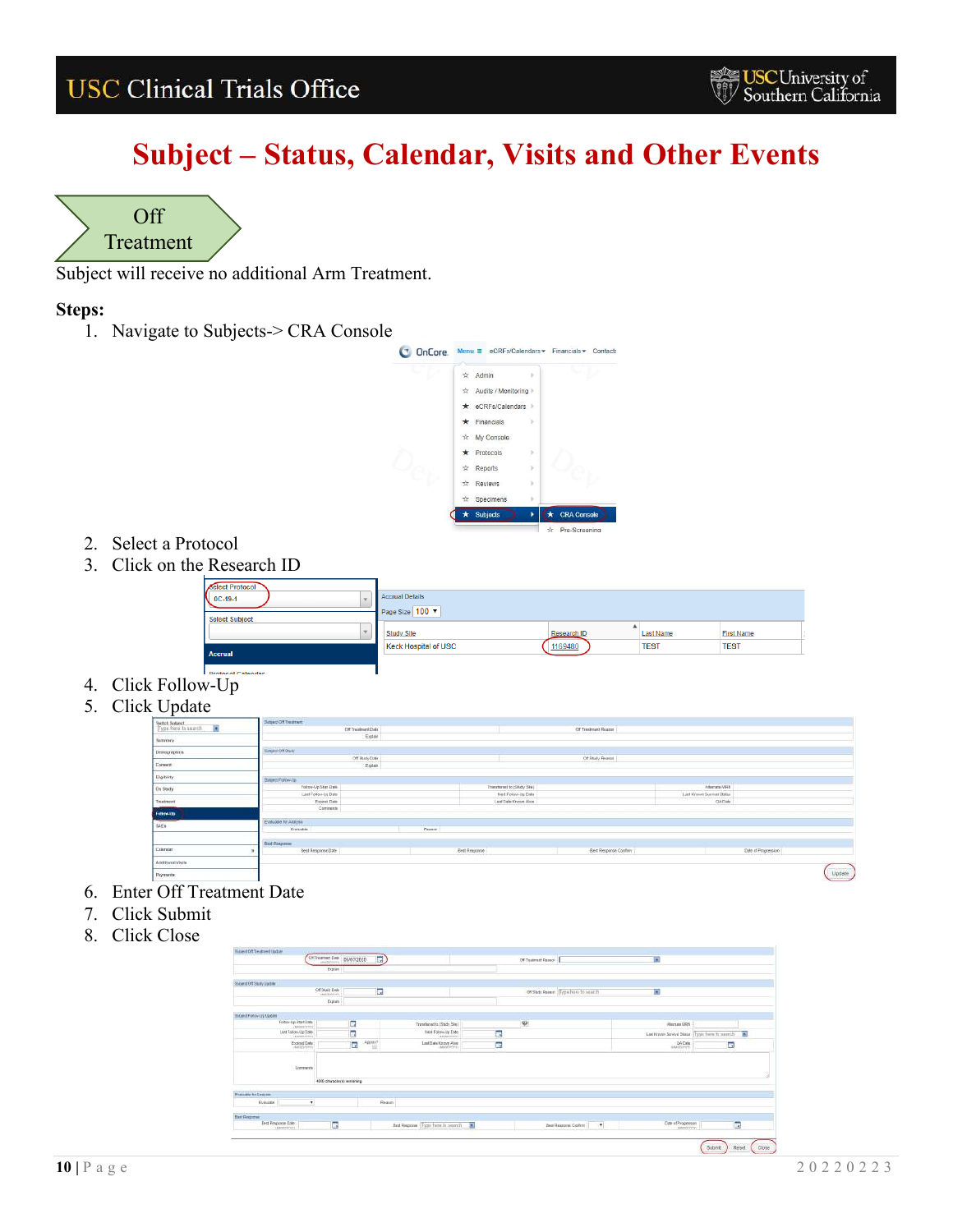## **Subject – Status, Calendar, Visits and Other Events**

 $\sqrt{U_p}$ On Follow

<span id="page-10-0"></span>Subject will receive Follow-Up and all Arm Treatment complete.

### **Steps:**

1. Navigate to Subjects-> CRA Console



- 2. Select a Protocol
- 3. Click on the Research ID



- 4. Click Follow-Up
- 5. Click Update

| Switch Subject<br>Type Servicts search | Surged Of Treatment<br>The State County of the |               | <b>CONTRACTOR</b>            |                            |                     |
|----------------------------------------|------------------------------------------------|---------------|------------------------------|----------------------------|---------------------|
|                                        | <b>DE Trainfound Date</b>                      |               | Of Treatment Reason          |                            |                     |
| Sammery:                               | Estain                                         |               |                              |                            |                     |
| Demographics                           | <b><i>Sigest Of Barry</i></b>                  |               | <b>Automation Contractor</b> |                            |                     |
|                                        | Off Bludy Date<br>Explain                      |               | Of Stuty Reason              |                            |                     |
| Cornwort                               |                                                |               |                              |                            |                     |
| Bigitisty                              | <b>Based Following</b>                         |               |                              |                            |                     |
|                                        | Follow-Up Start Date                           |               | Tharadwood to (Study Sta)    | Atlantata MRB              |                     |
| On Study                               | Last Follow-Up Date                            |               | Neil Folder-Up Date          | Last Known Survival Status |                     |
| Trackment                              | Expired Date                                   |               | Last Date Known Alice        | GADale                     |                     |
|                                        | Comments                                       |               |                              | a class of security        |                     |
| Follow-the                             |                                                |               |                              |                            |                     |
|                                        | Evaluate for Analysis                          |               |                              |                            |                     |
| SAE»                                   | <b>Evanuatio</b>                               | Reason        |                              |                            |                     |
|                                        | <b>Bud Response</b>                            |               |                              |                            |                     |
| Calendar                               | Best Response Date                             | Eest Fragonic | Best Response Confern        |                            | Date of Progression |
| Additional Visits                      |                                                |               |                              |                            |                     |
| Payments                               |                                                |               |                              |                            | Update              |

- 6. Enter Follow-up Start Date
- 7. Click Submit
- 8. Click Close

|                                                             | <b>STREET IN STR</b>         |   |                                 |                            |        |                                        |                                                  |   |   |
|-------------------------------------------------------------|------------------------------|---|---------------------------------|----------------------------|--------|----------------------------------------|--------------------------------------------------|---|---|
|                                                             | Of Treatment Date 05/87/2020 |   | G                               |                            |        | Different Rosser. Type here to postal. | g)                                               |   |   |
|                                                             | Explain                      |   |                                 |                            |        |                                        |                                                  |   |   |
| Sulant Of Staty Venew                                       |                              |   |                                 |                            |        |                                        |                                                  |   |   |
|                                                             | Df Study Data                |   | Ξ                               |                            |        | or their flower Type frees to search   | g,                                               |   |   |
|                                                             | Explore                      |   |                                 |                            |        |                                        |                                                  |   |   |
| Suitant Falow Lis Update                                    |                              |   |                                 |                            |        |                                        |                                                  |   |   |
| Falmich Serioen (\$500/212)                                 |                              | 同 |                                 | Transferred to (50x0y 2Rt) |        | $\overline{\mathbf{Q}}$                | <b><i>LEWIS ON MAIN</i></b>                      |   |   |
|                                                             |                              | ۵ |                                 | field Fallow-Up Date       | $\Box$ |                                        | Last Known Daveval Status Type & Arrento depicts |   | 攌 |
| Last Policy Lo Cura                                         |                              |   |                                 |                            |        |                                        |                                                  |   |   |
| Eigined Cube                                                |                              | п | $\frac{\text{Area}}{\text{d}t}$ | LIST Calls Knowl Alive     | E      |                                        | CA One<br>manavoro                               | E |   |
| . Converts:                                                 |                              |   |                                 |                            |        |                                        |                                                  |   |   |
|                                                             | 4000 UNIVERSITY REMAINING    |   |                                 |                            |        |                                        |                                                  |   |   |
|                                                             |                              |   |                                 |                            |        |                                        |                                                  |   |   |
| Drawing to Analysis<br>$\pmb{\mathrm{v}}$<br><b>TANADIA</b> |                              |   | Person                          |                            |        |                                        |                                                  |   |   |
| <b>Bimi Flassioner</b>                                      |                              |   |                                 |                            |        |                                        | CHN of Progression                               |   |   |

**USC University of**<br>Southern California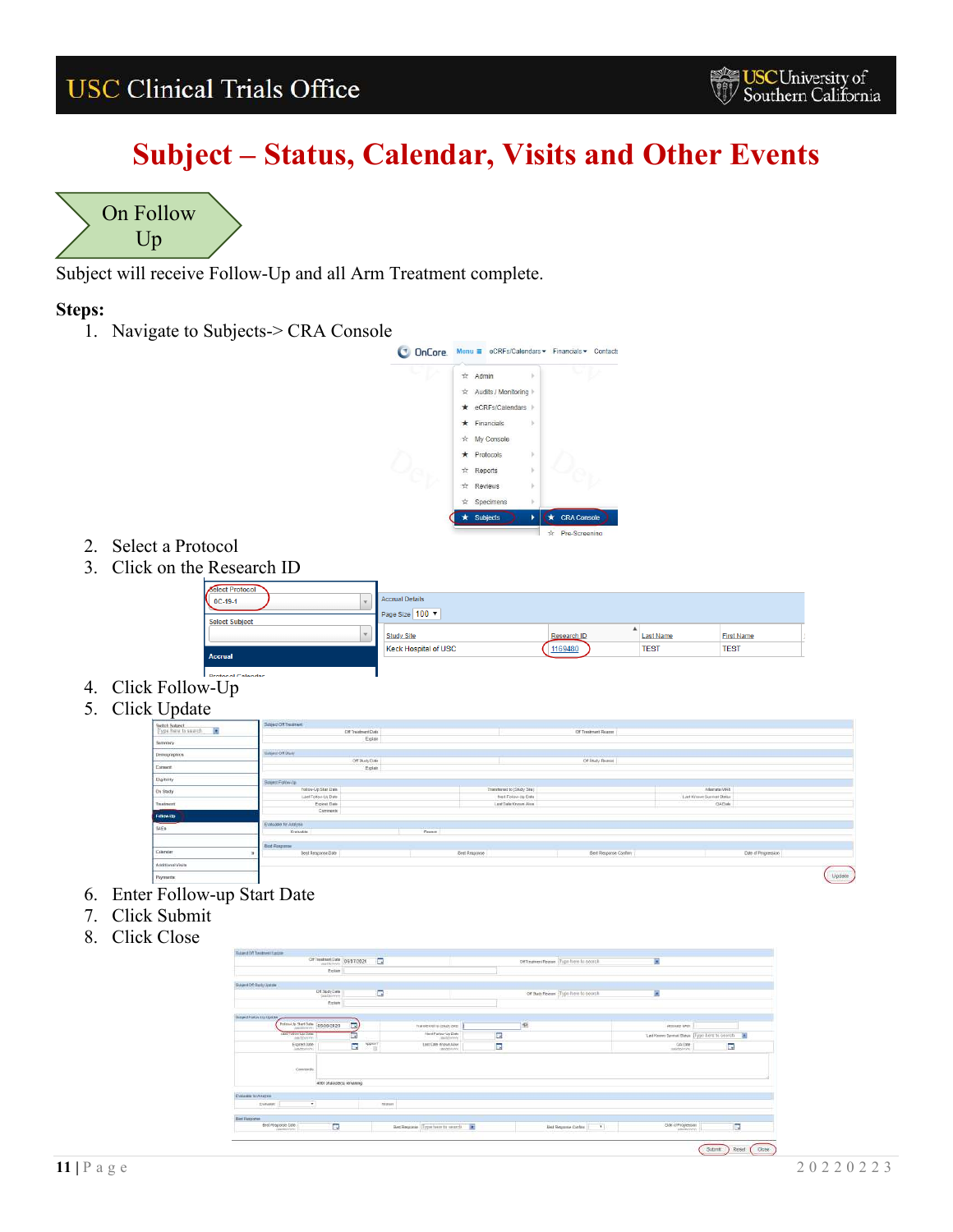# **Subject – Status, Calendar, Visits and Other Events**



<span id="page-11-0"></span>Subject completed all visits and no longer in the study.

### **Steps:**



- 2. Select a Protocol
- 3. Click on the Research ID



- 4. Click Follow-Up
- 5. Click Update

| Switch Subject<br>Type hard to small the | Surged Of Treatment<br><b>The State County of Auto</b> |          |                           | <b>CONTRACTOR</b>     |                             |                     |        |
|------------------------------------------|--------------------------------------------------------|----------|---------------------------|-----------------------|-----------------------------|---------------------|--------|
|                                          | <b>DE Trainfound Date</b>                              |          |                           | Of Treatment Reason   |                             |                     |        |
| Summery:                                 | Esten                                                  |          |                           |                       |                             |                     |        |
| Demographics                             | <b><i>Sigest Of Barry</i></b>                          |          |                           |                       |                             |                     |        |
|                                          | Off Bludy Date                                         |          |                           | Off Study Reason      |                             |                     |        |
| Consort                                  | Exites                                                 |          |                           |                       |                             |                     |        |
| Bigitisty                                | <b>Based Following</b>                                 |          |                           |                       |                             |                     |        |
| On Study                                 | Follow-Up Start Date                                   |          | Tharmheted to (Skety Sta) |                       | Attempts MR11               |                     |        |
|                                          | Last Follow-Lip Date                                   |          | Neil Follow-Up Date       |                       | Last Known Servival Status  |                     |        |
| Trackremi                                | Expired Date                                           |          | Last Date Known Alice     |                       | GADale<br><b>STATISTICS</b> |                     |        |
| Following                                | Comments                                               |          |                           |                       |                             |                     |        |
|                                          | Evaluate for Analysis                                  |          |                           |                       |                             |                     |        |
| SAE»                                     | <b>Evanuatio</b>                                       | - Reason |                           |                       |                             |                     |        |
|                                          | <b>But Response</b>                                    |          |                           |                       |                             |                     |        |
| Calendar                                 | Best Response Date                                     |          | Best Respirite            | Best Response Confern |                             | Date of Progression |        |
| Additional Visits                        |                                                        |          |                           |                       |                             |                     |        |
| Payments:                                |                                                        |          |                           |                       |                             |                     | Update |

- 6. Enter Off Study Date
- 7. Click Submit
- 8. Click Close

|                                                         | of feature the 1601/2023     |                |                   |               |                                            |   | Of Trockwort Reverer: Tiyoro front to cytantifi- | 嵐                                              |   |   |
|---------------------------------------------------------|------------------------------|----------------|-------------------|---------------|--------------------------------------------|---|--------------------------------------------------|------------------------------------------------|---|---|
|                                                         | <b>Digital</b>               |                |                   |               |                                            |   |                                                  |                                                |   |   |
|                                                         |                              |                |                   |               |                                            |   |                                                  |                                                |   |   |
| Seque Of Skitz Space                                    |                              |                |                   |               |                                            |   |                                                  |                                                |   |   |
|                                                         | UT Starty Diffe 16/09/2020   |                | Ŀ,                |               |                                            |   | Of Easty Reason (Type twee list knock)           | ø                                              |   |   |
|                                                         | Explain                      |                |                   |               |                                            |   |                                                  |                                                |   |   |
| Delayed Porters-Ltd Marketin                            |                              |                |                   |               |                                            |   |                                                  |                                                |   |   |
| False-Up Start Date 05/88/2020                          |                              | G              |                   |               | Transferred by Church Siles                |   | 198                                              | Allemaile MESU                                 |   |   |
| Last Fallow Up Date                                     |                              | Ξ              |                   |               | <b>Nard Fallow-Up Earls</b><br>: seepbyrem | Ξ |                                                  | Liet Khoue Sushoil States: Type Form 01 squirt |   | Ð |
| AMPOUNTING                                              |                              |                |                   |               |                                            |   |                                                  |                                                |   |   |
| Equited Date<br>ONESDAYOR                               |                              | $\overline{a}$ | Appear?<br>ю<br>w |               | Last Dide Kissen Jave<br><b>CONTRACTOR</b> | G |                                                  | 114 1536<br>Associations.                      | α |   |
| Connect:<br>33                                          |                              |                |                   |               |                                            |   |                                                  |                                                |   |   |
|                                                         | 4090 chialacteria (numering) |                |                   |               |                                            |   |                                                  |                                                |   |   |
|                                                         |                              |                |                   |               |                                            |   |                                                  |                                                |   |   |
| Draftskille for Analysis<br>$\sim$<br>Crawdis<br>$\sim$ |                              |                |                   | <b>Resear</b> |                                            |   |                                                  |                                                |   |   |
| <b>Best Fergussen</b>                                   |                              |                |                   |               |                                            |   |                                                  |                                                |   |   |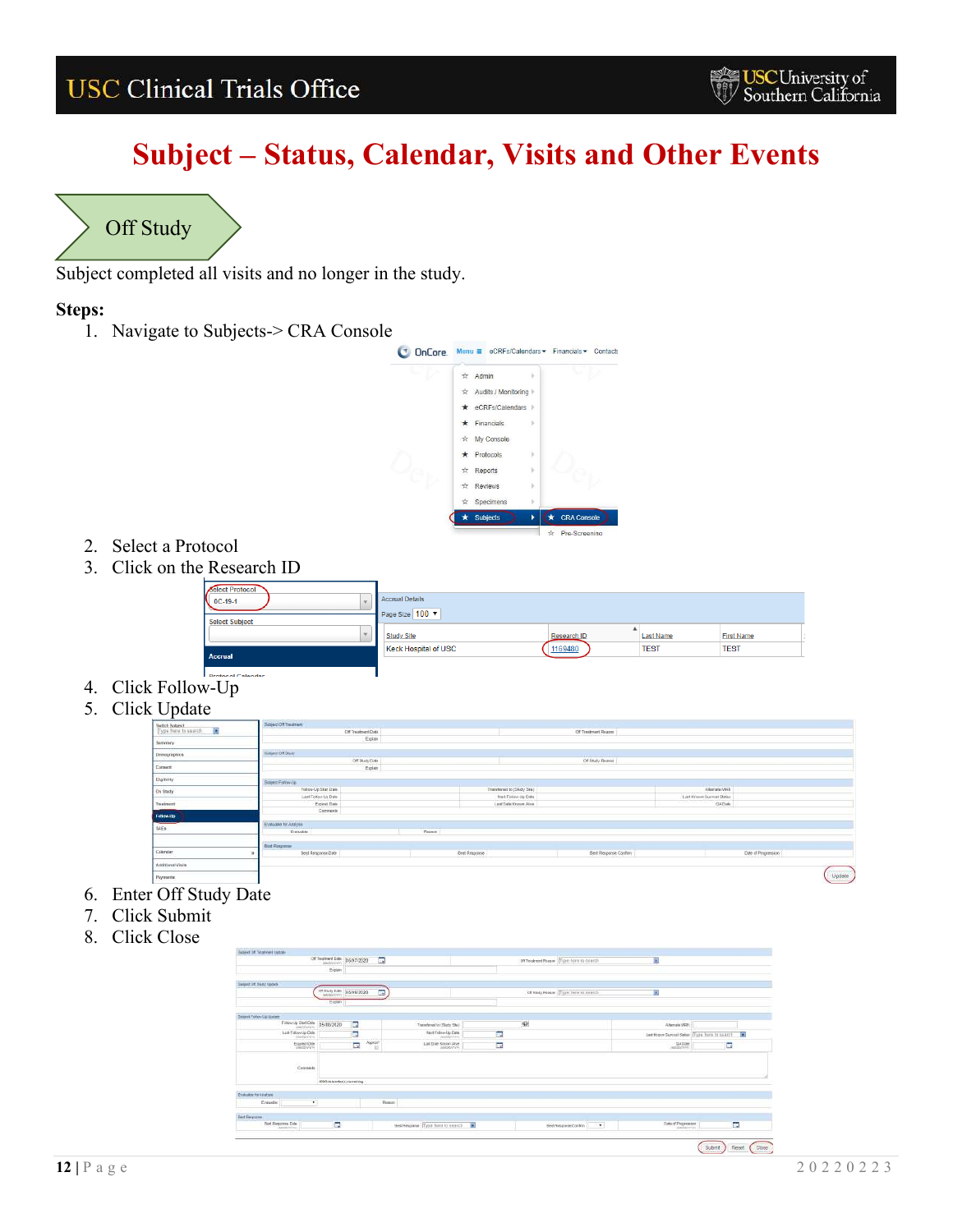## **Subject – Status, Calendar, Visits and Other Events**

### <span id="page-12-0"></span> $\sqrt{2}$ Withdrawn

At some point after being presented with a consent form, the subject changes his/her mind and no longer consents to treatment and withdraws from the study.

### **Steps:**

1. Navigate to Subjects-> CRA Console



- 2. Select a Protocol
- 3. Click on the Research ID

| Select Protocol          |                      |             |                  |                   |  |
|--------------------------|----------------------|-------------|------------------|-------------------|--|
| $0C-19-1$                | Accrual Details      |             |                  |                   |  |
|                          | Page Size 100 V      |             |                  |                   |  |
| <b>Select Subject</b>    |                      |             |                  |                   |  |
|                          | <b>Study Site</b>    | Research ID | <b>Last Name</b> | <b>First Name</b> |  |
| <b>Accrual</b>           | Keck Hospital of USC | 1169480     | <b>TEST</b>      | <b>TEST</b>       |  |
|                          |                      |             |                  |                   |  |
| <b>Drotocol Calendar</b> |                      |             |                  |                   |  |

- 4. Click Consent
- 5. Click Update

| liun Opualu    |                      |                        |              |               |                 |                      |         |  |
|----------------|----------------------|------------------------|--------------|---------------|-----------------|----------------------|---------|--|
| Switch Subject | <b>Corneris</b>      |                        |              |               |                 |                      | History |  |
|                |                      | Description            | Version Date | Ajorqued Date | Expiration Date | Signed Date: Status: |         |  |
| Summary        | Treatment Consent    |                        | 05/06/2010   | 05/05/2019    | 06/05/2020      | 05/01/2020 Accepted  |         |  |
| Demographics   | Other Commert Status |                        |              |               |                 |                      |         |  |
| Connent        |                      | No information Entered |              |               |                 |                      |         |  |
| Eligibility    |                      |                        |              |               |                 |                      | Update  |  |
| On Study       |                      |                        |              |               |                 |                      |         |  |

- 6. Select Status from the drop-down
- 7. Enter Status Date
- 8. Click Submit
- 9. Click Close

|                   | Auskatte Consenta         |             |                        |                 |                 |                     |         |
|-------------------|---------------------------|-------------|------------------------|-----------------|-----------------|---------------------|---------|
|                   |                           | Signed Date | W.                     | Select Consents |                 |                     |         |
| Contents          |                           |             |                        |                 |                 |                     |         |
| Type              | Description               |             | Version Date           | Approved Date   | Expiration Date | Signed Date Status  | Delete? |
| Treatment Consent |                           |             | 05/05/2019             | 06/06/2019      | 06/05/2020      | 05/01/2020 Accepted | ₿       |
| Commerts          | 1000 characterist company |             |                        |                 |                 |                     |         |
|                   | status Withdrawn<br>٠     |             | Status Date 05/08/2020 | <b>I</b> nv     |                 |                     |         |
|                   |                           |             |                        |                 |                 |                     | 一       |

**USC University of**<br>Southern California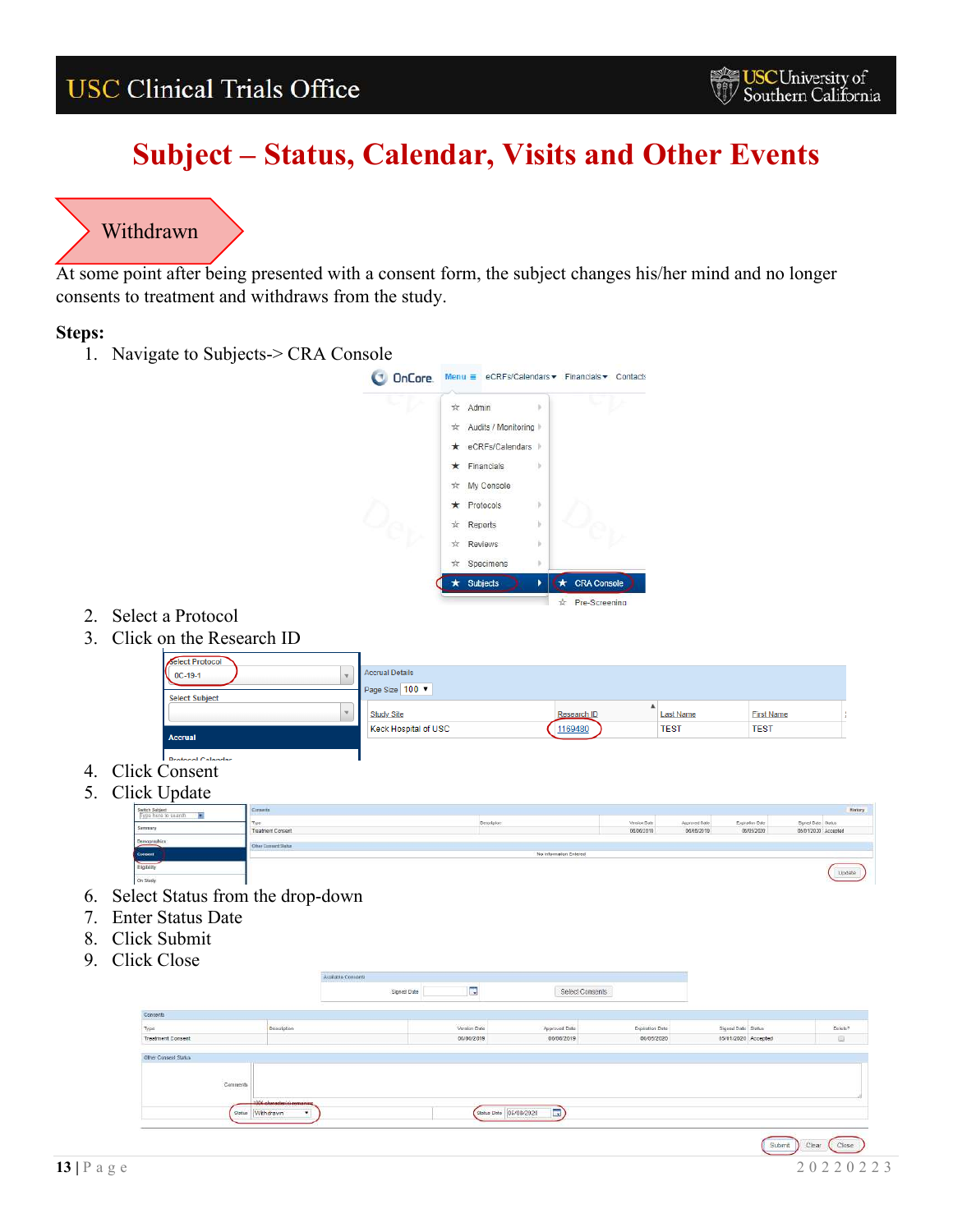## **Subject – Status, Calendar, Visits and Other Events**



<span id="page-13-0"></span>Subject is no longer alive (may or may not be related to treatment or procedures received during the study).

### **Steps:**

1. Navigate to Subjects-> CRA Console



- 2. Select a Protocol
- 3. Click on the Research ID



- 4. Click Follow-Up
- 5. Click Update

|                                          | Subject Of Treatment<br><b>STATISTICS</b> IN CASE OF |        |                                             |                       |                                      |                     |        |
|------------------------------------------|------------------------------------------------------|--------|---------------------------------------------|-----------------------|--------------------------------------|---------------------|--------|
| Switch Subsect<br>Type form to small the | Of Treatment Date                                    |        |                                             | Of Treatment Reason   |                                      |                     |        |
| Sammery                                  | Easten                                               |        |                                             |                       |                                      |                     |        |
| Demographics                             | Hallest Off Barry                                    |        |                                             | <b>TESTING AND I</b>  |                                      |                     |        |
| Corners:                                 | Off Bludy Date<br>Expliers                           |        |                                             | Off Study Reason      |                                      |                     |        |
| Bigitisty                                | Based Fotov/Is                                       |        |                                             |                       |                                      |                     |        |
| On Study                                 | Follow-Up Start Date                                 |        | Transferred to (Study Sta)                  |                       | <b>Processing</b><br>Atlantata MRB   |                     |        |
| Transform                                | Last Follow-Up Date<br>Expired Date                  |        | feel Folder-Up Cole<br>Last Date Known Alex |                       | Last Known Survival Status<br>GADale |                     |        |
| Follow-itp                               | Comments                                             |        | <b>CONTRACTOR</b>                           |                       | Constitution on                      |                     |        |
| _                                        | Evaluate for Analysis                                |        |                                             |                       |                                      |                     |        |
| <b>SAEK</b>                              | <b>Evasuate</b>                                      | Reason |                                             |                       |                                      |                     |        |
|                                          | <b>Best Rengance</b>                                 |        |                                             |                       |                                      |                     |        |
| Calendar                                 | Best Response Date                                   |        | Gest Fasquinse                              | Best Response Confirm |                                      | Date of Progression |        |
| Additional Visits                        |                                                      |        |                                             |                       |                                      |                     |        |
| Payments                                 |                                                      |        |                                             |                       |                                      |                     | Update |

- 6. Enter Expired Date
- 7. Click Submit
- 8. Click Close

|                                                                        | Off Transmort Done<br>paint information L. |   | п                        |                           |                          | Of Treatment Research (Type Trans 10-24 (413) |                                           | ø                                                 |          |   |
|------------------------------------------------------------------------|--------------------------------------------|---|--------------------------|---------------------------|--------------------------|-----------------------------------------------|-------------------------------------------|---------------------------------------------------|----------|---|
|                                                                        | Finales                                    |   |                          |                           |                          |                                               |                                           |                                                   |          |   |
| Subject Off Sluty Lipsuke                                              |                                            |   |                          |                           |                          |                                               |                                           |                                                   |          |   |
|                                                                        | Of Skely Date:<br>Saldwaynes.              |   | $\overline{\phantom{a}}$ |                           |                          |                                               | Of Study Reason: Ill you have to meant to | Ω                                                 |          |   |
|                                                                        | Erstahl                                    |   |                          |                           |                          |                                               |                                           |                                                   |          |   |
|                                                                        |                                            |   |                          |                           |                          |                                               |                                           |                                                   |          |   |
| Subject Falses Ltd Update<br><b>CONTRACTOR</b><br>Fatas-Us Start Day   |                                            | a |                          | Tomstered in (Start; Ska) |                          | 98                                            |                                           | <b>Jahrene Mille</b>                              |          |   |
| pointEnFerry                                                           |                                            |   |                          | HavtFallowUp Date         |                          |                                               |                                           | Last Prison Sentre States : Froid hand to expect: |          | ø |
|                                                                        |                                            |   |                          |                           |                          |                                               |                                           |                                                   |          |   |
| Last Follow No Oate                                                    |                                            | π |                          | <i>Leasenbook</i>         | $\overline{\phantom{a}}$ |                                               |                                           |                                                   |          |   |
| Espand Oate                                                            | 05/16/2024                                 | ħ | FORD !!                  | Lost Date Keave Alex      | 圖                        |                                               |                                           | <b>GADIN</b><br>anadórovo                         | <b>R</b> |   |
| Cessente                                                               | 4000 characterist remaining                |   |                          |                           |                          |                                               |                                           |                                                   |          |   |
| <b>Durante fix Linkvill</b>                                            |                                            |   |                          |                           |                          |                                               |                                           |                                                   |          |   |
| $\bullet$<br>Evelaphie                                                 |                                            |   | Figures                  |                           |                          |                                               |                                           |                                                   |          |   |
| liest Ferannis :<br><b>CONTRACTOR</b><br><b>Stock Fleegovite Crate</b> | $\overline{\mathbf{G}}$                    |   |                          |                           |                          |                                               |                                           | Date of Programme                                 | œ<br>π   |   |

**USC University of**<br>Southern California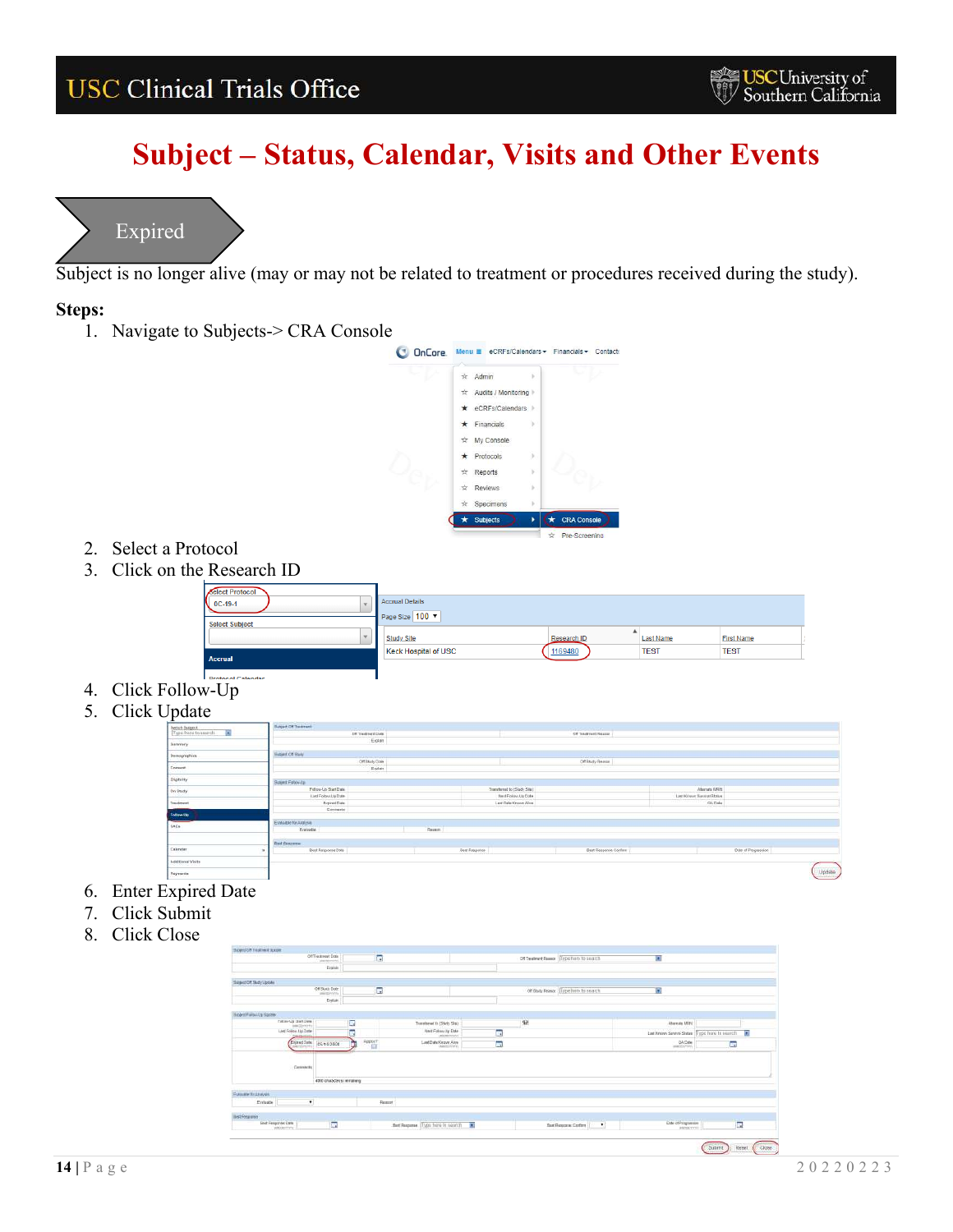# **Subject – Status, Calendar, Visits and Other Events**

### <span id="page-14-0"></span>**Viewing Protocol Calendar**

A protocol calendar will display ALL visit schedule, expected procedures as well as the billing designations. It is typically built in segments triggered by date entered in the Subject Console.

- Screening/Pre-Treatment consent signed date
- Treatment treatment arm, on/off arm date, on/off treatment date
- Off Study off treatment date, off study date
- Follow-up follow-up start date

### **Steps:**



- 2. Select a Protocol
- 3. Click Protocol Calendar

| Select Protocol<br>OC-13-1 | Freeze Panes                                 |          |                                                              |   |              |                  |          |    |  |  |                |                                                                                                                                                                                                                                                                                                                                                                |                                                               |   |       |                |  |                |              |              |              |     |                         |                                                                                                               |  |
|----------------------------|----------------------------------------------|----------|--------------------------------------------------------------|---|--------------|------------------|----------|----|--|--|----------------|----------------------------------------------------------------------------------------------------------------------------------------------------------------------------------------------------------------------------------------------------------------------------------------------------------------------------------------------------------------|---------------------------------------------------------------|---|-------|----------------|--|----------------|--------------|--------------|--------------|-----|-------------------------|---------------------------------------------------------------------------------------------------------------|--|
|                            | Protocol Calendar Show hams Hide farms       |          |                                                              |   |              |                  |          |    |  |  |                |                                                                                                                                                                                                                                                                                                                                                                |                                                               |   |       |                |  |                |              |              |              |     |                         | Charge Master Version:3 (54)                                                                                  |  |
| Select Suliject            |                                              |          | Traustropyt                                                  |   |              |                  |          |    |  |  |                |                                                                                                                                                                                                                                                                                                                                                                |                                                               |   |       |                |  |                |              |              |              |     |                         | Police Up                                                                                                     |  |
|                            |                                              |          | Regimen1: Phase 1, Regimen 1 - Daily 121 days (21-day oycle) |   |              |                  |          |    |  |  |                |                                                                                                                                                                                                                                                                                                                                                                | Regimen2: Phase 1. Regimen 2 - Daily x 14 days (21-day cycle) |   |       |                |  |                |              |              |              |     |                         | Reginer1 : Phase 1<br>$(21.68)$ cytle)                                                                        |  |
| Accruat                    | Procedure                                    | Progress |                                                              |   |              |                  |          |    |  |  |                | Of<br>Treatment<br>Flegisten                                                                                                                                                                                                                                                                                                                                   |                                                               |   |       |                |  |                |              |              |              |     | Off<br>Treatment 30 Day |                                                                                                               |  |
| <b>Protocol Calendar</b>   | Toggle Full Screen                           |          | Screening Treatment Regimen 1<br>1@1Days 6 Cycles @21Days    |   |              |                  |          |    |  |  |                | 10 IDays                                                                                                                                                                                                                                                                                                                                                       | Screening Theatment Regimen 2<br>1@10ays 6 Cystes @210ays     |   |       |                |  |                |              |              |              |     | 100 Days                | Regimes Safety FU Long<br>2 30@30Days                                                                         |  |
| Monitoring Visits          |                                              |          |                                                              |   |              |                  |          |    |  |  |                | $\frac{8 \text{measured}}{4.6} \cdot \frac{1010}{4.6} + \frac{1}{9102^2} \cdot \frac{1}{0103^2} \cdot \frac{1}{91015} \cdot \frac{1}{10201^2} \cdot \frac{1}{0202^2} \cdot \frac{1}{0208^2} \cdot \frac{1}{9101^2} \cdot \frac{1}{0401^2} \cdot \frac{1}{9601^2} \cdot \frac{1}{9601^2} \cdot \frac{1}{1640140} \cdot \frac{1}{164014000000000000000000000000$ |                                                               |   |       |                |  |                |              |              |              |     |                         | 30 Day<br>Screening C101 C102 C103 C104 C1015 C2014 C2015 C2014 C3014 C4014 C5014 C4014 C4014 C4014 C401 C401 |  |
| Financial Everes           | AST0029 PO                                   |          |                                                              |   | R            | 巨                | R        |    |  |  | <b>p</b>       |                                                                                                                                                                                                                                                                                                                                                                |                                                               | R | R.    |                |  |                |              | R            | R            | R   |                         |                                                                                                               |  |
| SADE                       | ASTA029 PO<br>Dispersetion                   |          |                                                              |   | $\mathbf{R}$ | $\triangleright$ | R        | R. |  |  | $\overline{R}$ |                                                                                                                                                                                                                                                                                                                                                                |                                                               |   | R.    |                |  | R              | $\mathbb{R}$ | B.           | R.           | l R |                         |                                                                                                               |  |
| Deviations                 | <b>Dosing Compliance</b><br>information      |          |                                                              |   |              |                  | <b>R</b> |    |  |  | $\overline{R}$ | $\sim$                                                                                                                                                                                                                                                                                                                                                         |                                                               |   | $R^+$ | R              |  | $\overline{R}$ | $\mathbf{R}$ | $\mathbf{H}$ | $\mathbf{a}$ | R   | $\mathbb{R}$            |                                                                                                               |  |
| <b>TWDs</b>                | Informasi Connant                            |          | $\mathbf{u}$                                                 |   |              |                  |          |    |  |  |                |                                                                                                                                                                                                                                                                                                                                                                | R                                                             |   |       |                |  |                |              |              |              |     |                         |                                                                                                               |  |
|                            | Medical History                              |          | $\blacksquare$                                               |   |              |                  |          |    |  |  |                |                                                                                                                                                                                                                                                                                                                                                                | <b>R</b>                                                      |   |       |                |  |                |              |              |              |     |                         |                                                                                                               |  |
| <b>Register Subject</b>    | investigator's<br>contintuion of<br>signify. |          |                                                              | R |              |                  |          |    |  |  |                |                                                                                                                                                                                                                                                                                                                                                                |                                                               |   |       |                |  |                |              |              |              |     |                         |                                                                                                               |  |
|                            | Full physical exam                           |          | l a                                                          |   |              |                  |          |    |  |  |                |                                                                                                                                                                                                                                                                                                                                                                |                                                               |   |       |                |  |                |              |              |              |     |                         |                                                                                                               |  |
|                            | Symptom-directed<br>pg 1                     |          |                                                              |   |              |                  |          |    |  |  |                |                                                                                                                                                                                                                                                                                                                                                                |                                                               |   |       | $\overline{5}$ |  |                |              | E            | l'S          |     | R.                      |                                                                                                               |  |
|                            | Heidth                                       |          | n                                                            |   |              |                  |          |    |  |  |                |                                                                                                                                                                                                                                                                                                                                                                | R                                                             |   |       |                |  |                |              |              |              |     |                         |                                                                                                               |  |
|                            | Weight                                       |          | $\overline{a}$                                               | s |              |                  |          |    |  |  | $\tilde{R}$    |                                                                                                                                                                                                                                                                                                                                                                | $\mathsf{R}$                                                  |   |       |                |  |                | B.           |              | $S_S = S_S$  |     |                         |                                                                                                               |  |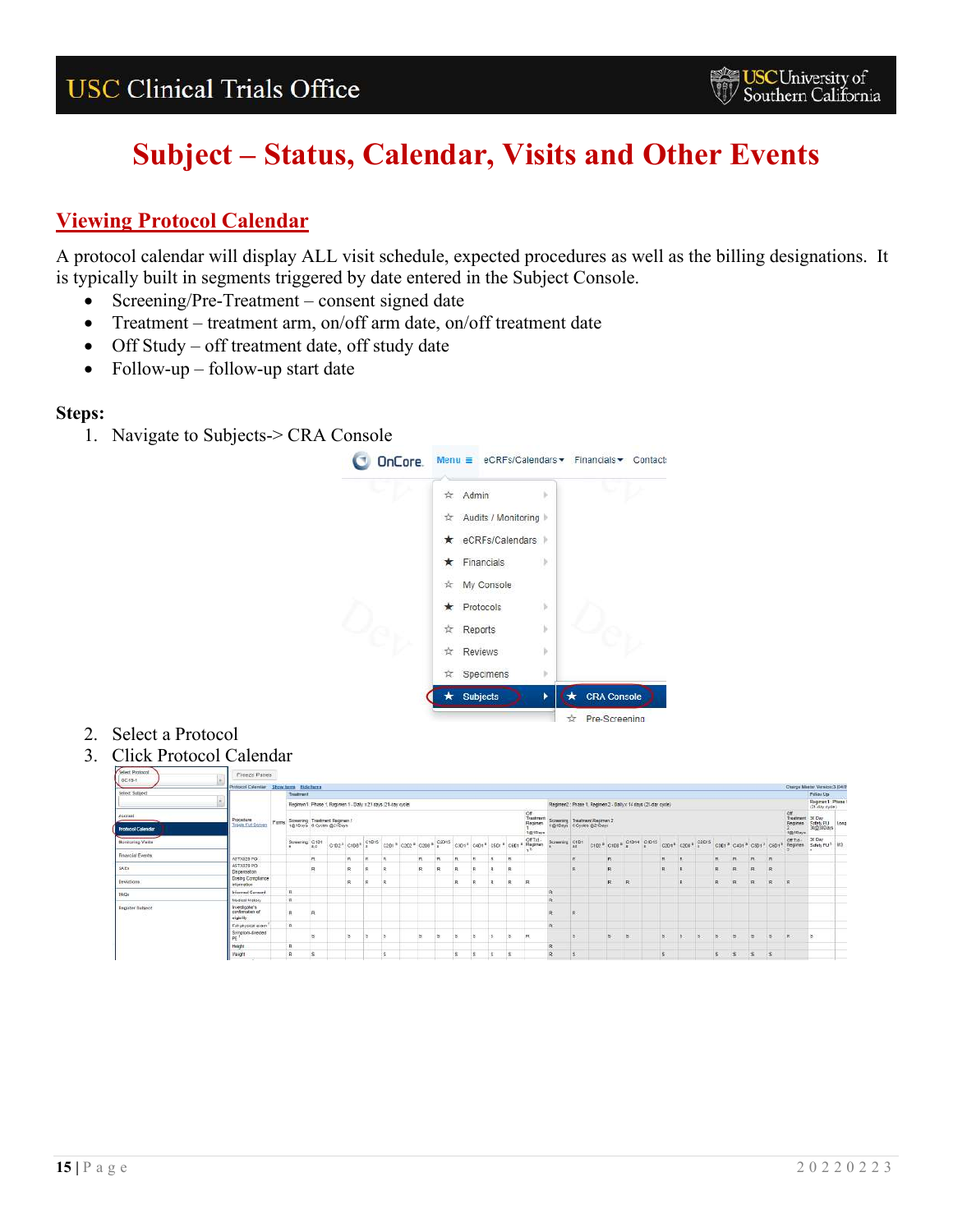# **Subject – Status, Calendar, Visits and Other Events**

### <span id="page-15-0"></span>**Viewing Subject Calendar**

Subject calendar defines a schedule of visits and what procedures will be performed based on the Treatment Arm the subject is assigned.

### **Steps:**

1. Navigate to Subjects-> CRA Console



- 2. Select a Protocol
- 3. Click on the Research ID



Subjects transferred from one Treatment Arm to another Treatment Arm will have multiple calendar treatment. To view calendar based on the treatment arm.

5. From the subject calendar, scroll down and select the treatment arm calendar to view<br>allows assessment should be obtained at the Treatment Termination visit.

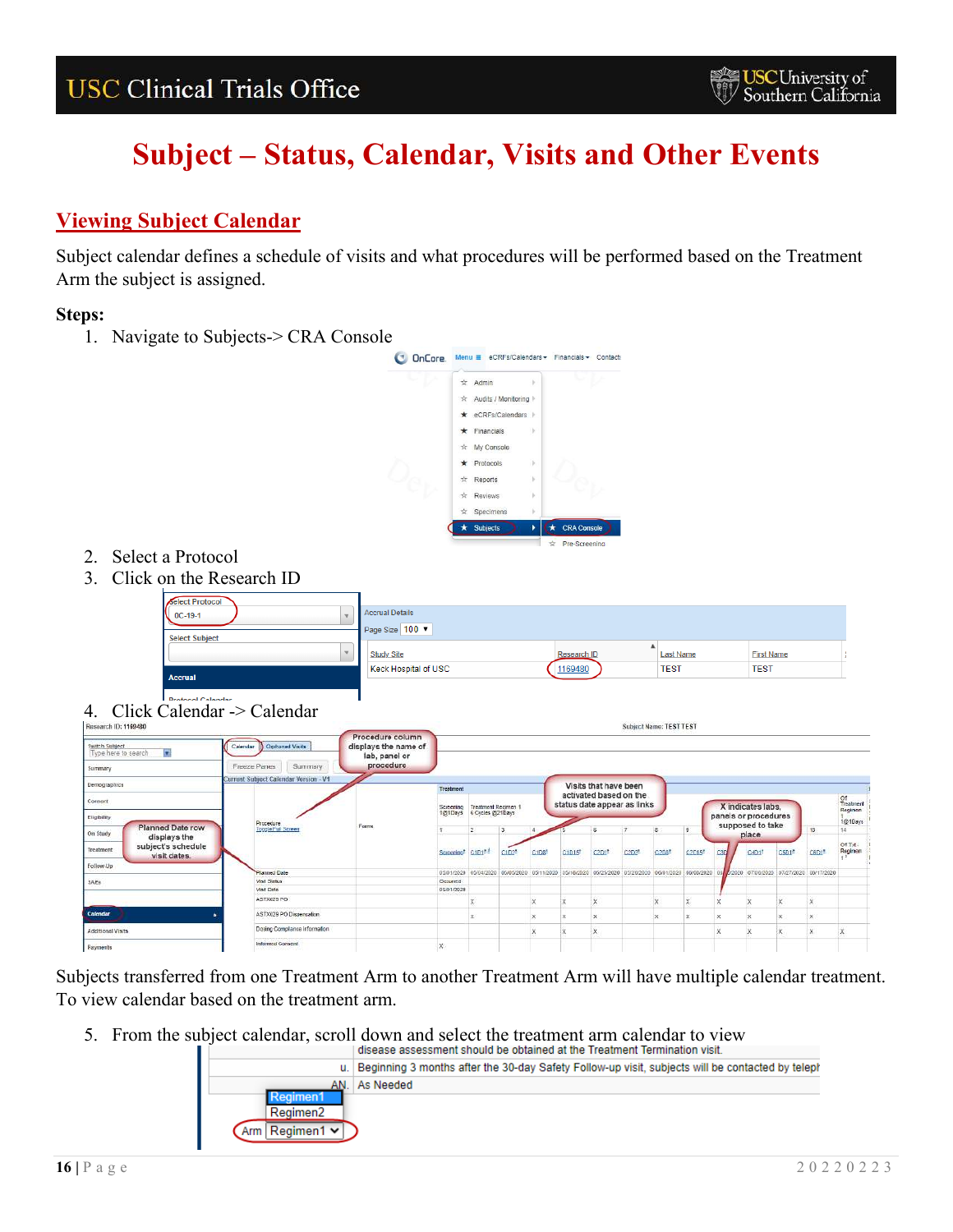# **Subject – Status, Calendar, Visits and Other Events**

### <span id="page-16-0"></span>**Entering Subject Visits**

Verifying a visit involves submitting visit information, which consequently updates the status of the visit.

### **Steps:**



- 2. Select a Protocol
- 3. Click on the Research ID

| <b>Contact Contact Contact Contact Contact Contact Contact Contact Contact Contact Contact Contact Contact Contact</b> |                             |             |                  |                   |
|------------------------------------------------------------------------------------------------------------------------|-----------------------------|-------------|------------------|-------------------|
| <b>Accrual</b>                                                                                                         | <b>Keck Hospital of USC</b> | 1169480     | <b>TEST</b>      | <b>TEST</b>       |
| $\rightarrow$                                                                                                          | <b>Study Site</b>           | Research ID | <b>Last Name</b> | <b>First Name</b> |
| <b>Select Subject</b>                                                                                                  | Page Size 100 V             |             |                  |                   |
| $\bigcup_{0 \text{C} - 19 - 1}$                                                                                        | <b>Accrual Details</b>      |             |                  |                   |
| Select Protocol                                                                                                        |                             |             |                  |                   |

- 4. Click on Calendar -> Calendar
- 5. Click on Visit hyperlink

| Switch Subject<br>$\mathbf{r}$<br>Type here to search |              | Calendar Dorphaned Visits             |                          |            |                                                           |                       |                   |                                             |                  |       |                       |                    |                   |                   |                   |                       |                                                                            |
|-------------------------------------------------------|--------------|---------------------------------------|--------------------------|------------|-----------------------------------------------------------|-----------------------|-------------------|---------------------------------------------|------------------|-------|-----------------------|--------------------|-------------------|-------------------|-------------------|-----------------------|----------------------------------------------------------------------------|
| Summary                                               | Freeze Panes | Summary                               | Manage Optional Segments |            |                                                           |                       |                   |                                             |                  |       |                       |                    |                   |                   |                   |                       |                                                                            |
|                                                       |              | Current Subject Calendar Version - V1 |                          |            |                                                           |                       |                   |                                             |                  |       |                       |                    |                   |                   |                   |                       |                                                                            |
| Demographics                                          |              |                                       |                          | Treatment  |                                                           |                       |                   |                                             |                  |       |                       |                    |                   |                   |                   |                       |                                                                            |
| Consent                                               |              |                                       |                          |            | Screening Treatment Regimen 1<br>1@1Days 6 Cycles @21Days |                       |                   |                                             |                  |       |                       |                    |                   |                   |                   |                       | or<br>Tree<br>Reg                                                          |
| Eligibility                                           |              | Procedure.                            | Forms                    |            |                                                           |                       |                   |                                             |                  |       |                       |                    |                   |                   |                   |                       | 1@                                                                         |
| On Study                                              |              | Toggle Full Screen                    |                          |            |                                                           | $\mathbf{B}$          | i 4               | is.                                         | is.              |       |                       | я                  | 10                | 11                | $12 -$            | 13                    | 14                                                                         |
| Treatment                                             |              |                                       |                          | Scraening- | C1D1-                                                     | C1D2 <sup>8</sup>     | C1DB <sup>6</sup> | $C1015^2$                                   | CD1 <sup>2</sup> | C202* | C2D8-                 | C2D15 <sup>2</sup> | C3D1 <sup>2</sup> | C4D1 <sup>2</sup> | CSD1 <sup>8</sup> | C6D1 <sup>2</sup>     | $\begin{array}{c}\n\text{or} \\ \text{Re}\,9 \\ \text{Im}\,9\n\end{array}$ |
| Follow-Up                                             |              |                                       |                          |            |                                                           |                       |                   |                                             |                  |       |                       |                    |                   |                   |                   |                       |                                                                            |
|                                                       |              | <b>Flanned Date</b>                   |                          | 05/01/2020 |                                                           | 05/04/2020 05/05/2020 |                   | 05/11/2020 05/16/2020 05/25/2020 05/26/2020 |                  |       | 06/01/2020 06/08/2020 |                    | 06/15/2020        | 07/08/2020        |                   | 07/27/2020 08/17/2020 |                                                                            |
| SAEs                                                  |              | <b>Visit Status</b>                   |                          | Occurred   |                                                           |                       |                   |                                             |                  |       |                       |                    |                   |                   |                   |                       |                                                                            |
|                                                       |              | Visit Date                            |                          | 05/01/2020 |                                                           |                       |                   |                                             |                  |       |                       |                    |                   |                   |                   |                       |                                                                            |
|                                                       |              | ASTX029 PO                            |                          |            |                                                           |                       | x                 |                                             | ×                |       |                       |                    |                   |                   | ×                 |                       |                                                                            |
| Calendar                                              |              | ASTX029 PO Dispensation               |                          |            | X.                                                        |                       | X                 | ÷×.                                         | ×                |       | и.                    |                    |                   |                   | ×                 | ×.                    |                                                                            |
| Additional Visits                                     |              | Desing Compliance information         |                          |            |                                                           |                       | ᄎ                 | JX.                                         | x                |       |                       |                    | ∽                 |                   | x                 |                       | $\times$                                                                   |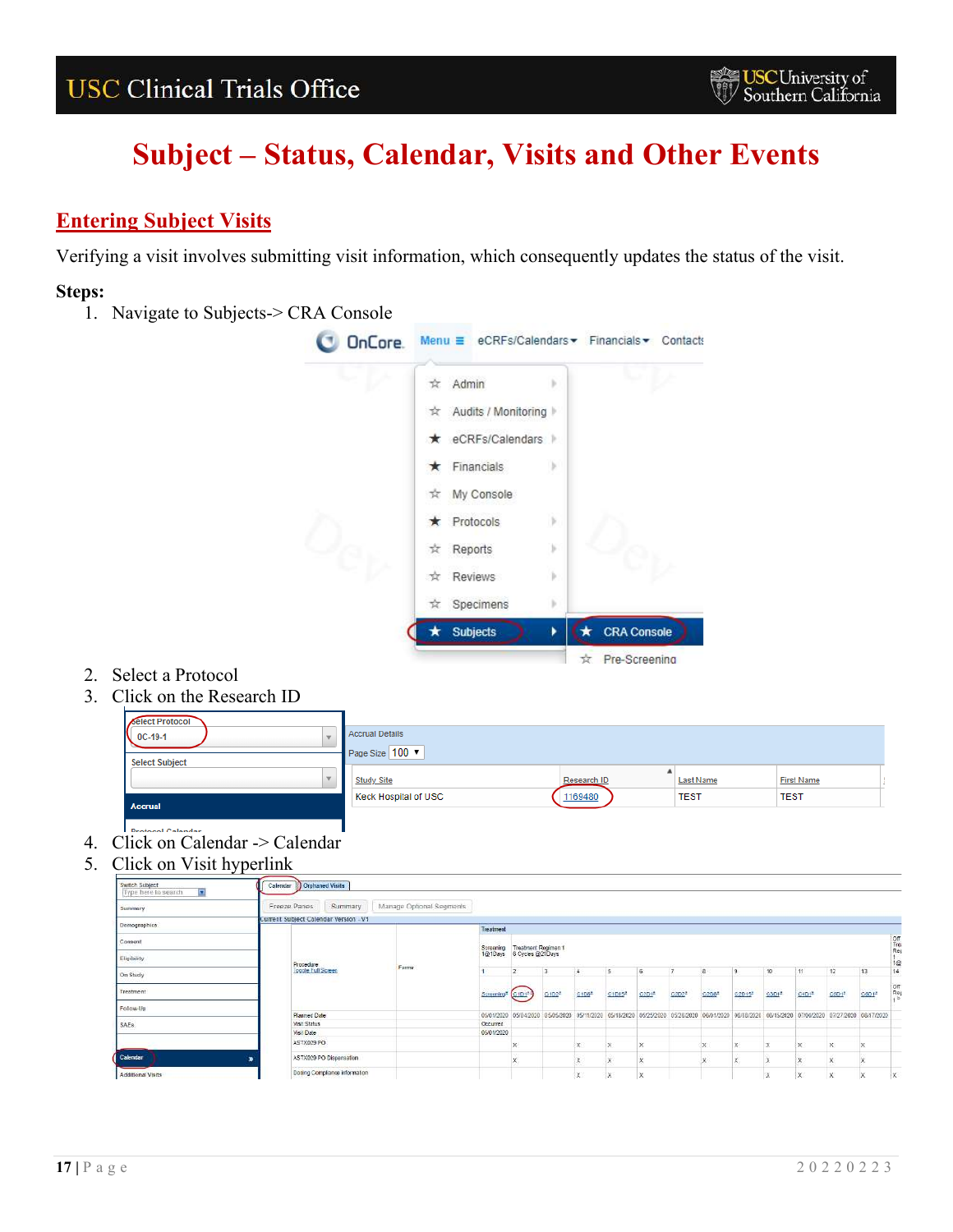- 6. Enter Visit Date
- 7. Select Occurred
- 8. Enter Procedure Date (if it's different than the Visit Date)
- 9. Mark procedure as Missed or NA (if necessary)
- 10. Select the procedure occurred if there are different types available (if necessary)
- 11. Click Submit and Close

| <b>Subject Visit Update</b><br>Protocol No.: LES-TRAIN                                           |                                                  |                                                                                                                                                                       |                                 | Protocol Status: OPEN TO ACCBUAL |                 |                                                                                    |        |             | Subject Status: ON TREATMENT |               |
|--------------------------------------------------------------------------------------------------|--------------------------------------------------|-----------------------------------------------------------------------------------------------------------------------------------------------------------------------|---------------------------------|----------------------------------|-----------------|------------------------------------------------------------------------------------|--------|-------------|------------------------------|---------------|
| Research ID: 979762                                                                              |                                                  |                                                                                                                                                                       |                                 | Subject Name: ONE KTESTH         |                 | If one visit occurs off-                                                           |        |             |                              | Sequence No.: |
|                                                                                                  |                                                  |                                                                                                                                                                       |                                 |                                  |                 | schedule use the Reset                                                             |        |             |                              |               |
| Visit Details                                                                                    |                                                  |                                                                                                                                                                       |                                 |                                  |                 | Calendar? field to adjust                                                          |        |             | Visit: Cycle 1 Day 1 History |               |
|                                                                                                  |                                                  | Visit Status                                                                                                                                                          |                                 |                                  |                 | future visit planned dates                                                         |        |             |                              |               |
| 05/10/2020<br>Visit Date                                                                         | 爵                                                | O Docurred<br>O Plannel                                                                                                                                               | $\supset$ Missed $\bigcirc$ N/A |                                  | Visit Tolerance | $+1-3$                                                                             |        |             |                              |               |
| Visit Description                                                                                |                                                  |                                                                                                                                                                       |                                 |                                  | Reset Calendar? | No                                                                                 |        |             |                              |               |
| Data Collection Completed Date                                                                   | 豒                                                | Monitored Date                                                                                                                                                        |                                 | 眠                                | Submitted Date  | No<br><b>All Visits</b>                                                            | B      | Locked Date |                              | ×,            |
| $\check{}$<br>Collection Location                                                                | minimi                                           | Collection Time                                                                                                                                                       |                                 |                                  |                 | Current Cycle                                                                      |        |             |                              |               |
| Clinical Comments                                                                                |                                                  |                                                                                                                                                                       |                                 |                                  |                 |                                                                                    |        |             |                              |               |
| 1000 cha<br>Data Comments                                                                        |                                                  | All labs, panels and procedures<br>listed will inherit the Visit Date<br>unless they are marked as<br>Missed or N/A. Only enter a<br>procedure date if it's different |                                 |                                  |                 | If any of these<br>scheduled (expected)<br>procedures did not<br>happen during the |        |             |                              |               |
| 1000 cha                                                                                         |                                                  | than the Visit Date.                                                                                                                                                  |                                 |                                  |                 | visit, mark them<br>Missed or N/A.                                                 |        |             |                              |               |
| Procedures                                                                                       |                                                  |                                                                                                                                                                       |                                 |                                  |                 |                                                                                    |        |             |                              | History       |
| Expand All Collapse All                                                                          |                                                  |                                                                                                                                                                       |                                 |                                  |                 |                                                                                    |        |             |                              |               |
| Procedure                                                                                        | As Needed                                        | Procedure Date                                                                                                                                                        | soc                             | SOC Modifier                     | Missed          | Missed Count                                                                       | NIA    | Location    |                              |               |
| Vital Signs                                                                                      |                                                  |                                                                                                                                                                       | O<br>Πÿ                         |                                  | O               |                                                                                    | u      |             |                              |               |
| ECOO performance status                                                                          |                                                  |                                                                                                                                                                       | O<br>思                          |                                  | о               |                                                                                    | o      |             |                              |               |
| [-] Ejection fraction (ECHO/MUGA scan)                                                           |                                                  |                                                                                                                                                                       | ۰.                              |                                  |                 |                                                                                    |        |             |                              |               |
| Charge Master Events                                                                             |                                                  |                                                                                                                                                                       |                                 |                                  |                 |                                                                                    |        |             |                              |               |
| 78472-78473 Gated Heart Planar                                                                   |                                                  |                                                                                                                                                                       | Π                               |                                  |                 |                                                                                    |        | USC v       |                              |               |
| Charge Master Events                                                                             |                                                  |                                                                                                                                                                       |                                 |                                  |                 |                                                                                    |        |             |                              |               |
| 93306 Echo Transthoracic w/ Doppler<br>Complete                                                  |                                                  |                                                                                                                                                                       | □                               |                                  | ┍               |                                                                                    | Ω      | $USC -$     |                              |               |
| 93306 Echo Transthoracic w/ Doppler Complete (Fac Fee)                                           |                                                  |                                                                                                                                                                       |                                 |                                  |                 |                                                                                    |        |             |                              |               |
| 93306 Echo Transthoracic w/ Doppler Complete (Pro Fee)                                           |                                                  |                                                                                                                                                                       |                                 |                                  |                 |                                                                                    |        |             |                              |               |
| 93321 Doppler Echocardiography Heart                                                             |                                                  |                                                                                                                                                                       |                                 |                                  |                 |                                                                                    |        |             |                              |               |
| 93325 Doppler Echocardiography (color flow add-on)                                               |                                                  |                                                                                                                                                                       |                                 |                                  |                 |                                                                                    |        |             |                              |               |
| Study treatment dispensing                                                                       | Select the procedure                             |                                                                                                                                                                       | 0<br>鷡                          |                                  | Ω               |                                                                                    | п      |             |                              |               |
| Serum chemistries                                                                                | that occurred if there<br>are different types of |                                                                                                                                                                       | 畫<br>0                          |                                  | o               | of 2                                                                               | □      |             |                              |               |
| Magnesium AV                                                                                     | procedures link to an                            |                                                                                                                                                                       | 郾<br>Ω                          |                                  | П               |                                                                                    | Ω      |             |                              |               |
| Uric Acid AN                                                                                     | event.                                           |                                                                                                                                                                       | 眼<br>$\Box$                     |                                  | O               |                                                                                    | ο      |             |                              |               |
| Clinical Trial Unit (CTU) Services                                                               |                                                  |                                                                                                                                                                       | 靏<br>$\Box$                     |                                  | O               |                                                                                    | $\Box$ |             |                              |               |
| CT/MRI                                                                                           |                                                  |                                                                                                                                                                       | Ω<br>團                          |                                  | п               |                                                                                    | ⊓      |             |                              |               |
|                                                                                                  |                                                  | v                                                                                                                                                                     |                                 |                                  |                 |                                                                                    |        | $\check{}$  |                              |               |
|                                                                                                  |                                                  |                                                                                                                                                                       |                                 |                                  |                 |                                                                                    |        |             |                              |               |
| Biop<br>70544-70546 MRI Head w/o & w/ Contrast                                                   |                                                  |                                                                                                                                                                       | 郾<br>П                          |                                  | г               |                                                                                    | Π      |             |                              |               |
| 70551-70553 MRI Brain Stem w/o & w/ Contrast                                                     |                                                  |                                                                                                                                                                       |                                 |                                  |                 |                                                                                    |        | $\check{}$  |                              |               |
| Big 70540-70543 MRI Orbit/Face/Neck w/o & w/ Contrast<br>71550-71552 MRI Chest w/o & w/ Contrast |                                                  |                                                                                                                                                                       | O<br>m,                         |                                  | г               |                                                                                    | □      |             |                              |               |
| 72195-72197 MRI Pelvis w/o & w/ Contrast                                                         |                                                  |                                                                                                                                                                       |                                 |                                  |                 |                                                                                    |        | $\check{ }$ |                              |               |
| Central Shipping and Handling                                                                    |                                                  |                                                                                                                                                                       | 靏<br>o                          |                                  | П               |                                                                                    | п      |             |                              |               |
| Foot Notes<br>c Visit Procedure Footnote                                                         |                                                  |                                                                                                                                                                       |                                 |                                  |                 |                                                                                    |        |             |                              |               |
| AN As Needed                                                                                     |                                                  |                                                                                                                                                                       |                                 |                                  |                 |                                                                                    |        |             |                              |               |
|                                                                                                  |                                                  |                                                                                                                                                                       |                                 |                                  |                 | View PDF                                                                           |        | Clear       | Submit                       | Close         |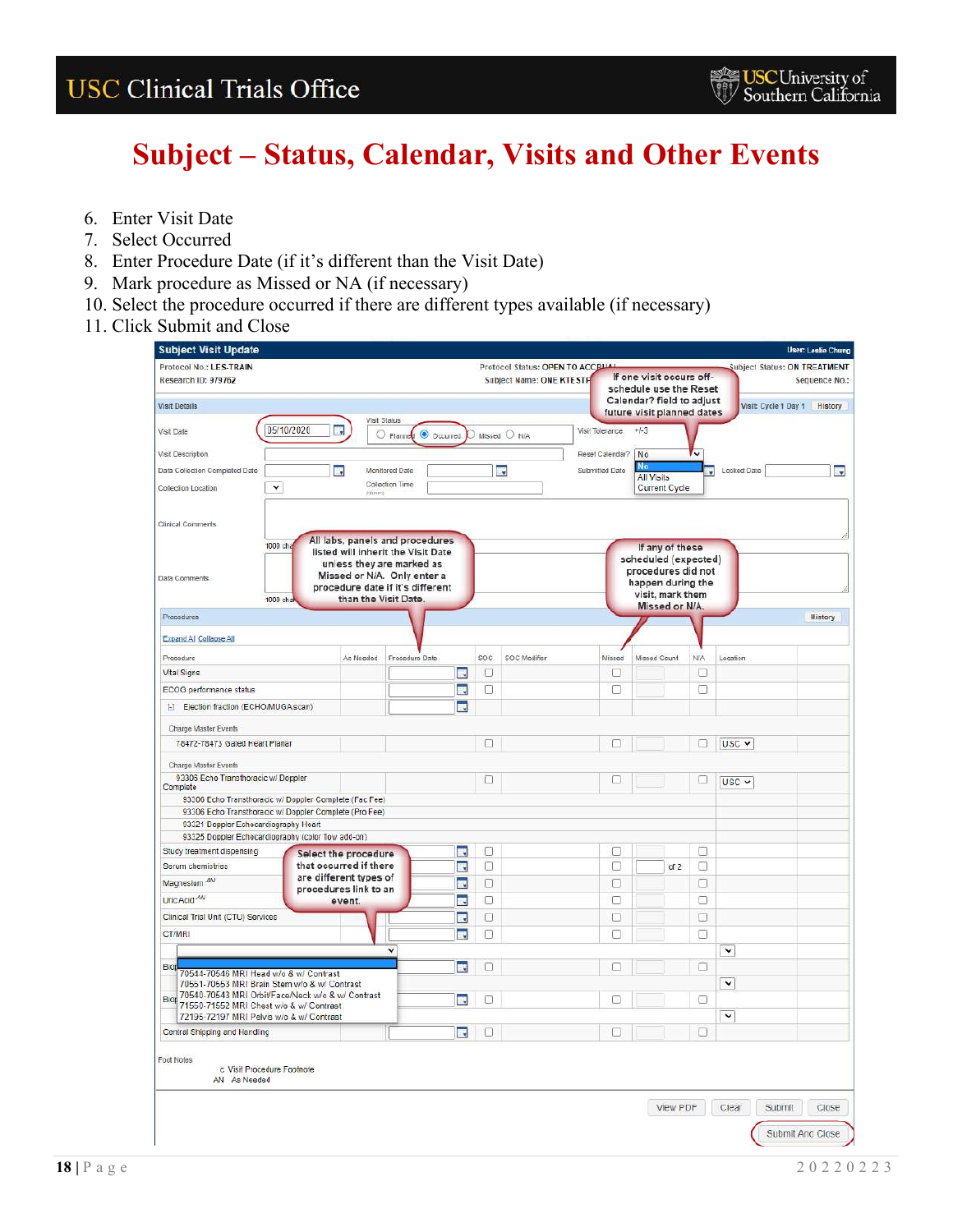# **Subject – Status, Calendar, Visits and Other Events**

### <span id="page-18-0"></span>**Entering Additional (unscheduled) Procedures**

Sometimes during research visit, additional procedures that are not part of the schedule of events are performed based on the physician's judgement.

### **Steps:**



- 2. Select a Protocol
- 3. Click on the Research ID

| ---                   |                             |             |             |                   |  |
|-----------------------|-----------------------------|-------------|-------------|-------------------|--|
| Select Protocol       |                             |             |             |                   |  |
| $0C-19-1$             | <b>Accrual Details</b>      |             |             |                   |  |
|                       | Page Size 100               |             |             |                   |  |
| <b>Select Subject</b> |                             |             |             |                   |  |
|                       | <b>Study Site</b>           | Research ID | Last Name   | <b>First Name</b> |  |
|                       | <b>Keck Hospital of USC</b> | 1169480     | <b>TEST</b> | <b>TEST</b>       |  |
| Accrual               |                             |             |             |                   |  |

- 4. Click on Calendar -> Calendar
- 5. Click on Visit hyperlink

| ROSOUTES S.C. 1165450                                   |                              |                                                              |                          |                                         |                                |                                                           |               |                |          |             | SLOKE NATH: JEST E    |  |
|---------------------------------------------------------|------------------------------|--------------------------------------------------------------|--------------------------|-----------------------------------------|--------------------------------|-----------------------------------------------------------|---------------|----------------|----------|-------------|-----------------------|--|
| Twitch Subject<br>Type hask to search<br>$\blacksquare$ | Conrola: Il Orphanod Visita- |                                                              |                          |                                         |                                |                                                           |               |                |          |             |                       |  |
| <b>Settemen</b>                                         | Freeze Panes                 | Summary                                                      | Manage Optional Segments |                                         |                                |                                                           |               |                |          |             |                       |  |
| <b>Петеодный се</b>                                     |                              | Cerrent Sebject Calendar Version V1                          |                          |                                         |                                |                                                           |               |                |          |             |                       |  |
|                                                         |                              |                                                              |                          | Treatment                               |                                |                                                           |               |                |          |             |                       |  |
| Consett.                                                |                              |                                                              |                          |                                         | Screening. Treatment Regimen 1 |                                                           |               |                |          |             |                       |  |
| Eliphilty                                               |                              | Procedure                                                    |                          |                                         | 1@10aux 6 Cycley @210aux       |                                                           |               |                |          |             |                       |  |
| On Study                                                |                              | Topple Fait Scient<br><b>STATISTICS</b>                      | POINTS.                  |                                         |                                |                                                           |               |                |          |             |                       |  |
| Treatment                                               |                              |                                                              |                          | Scanno <sup>3</sup> CIDI <sup>3-2</sup> |                                | <b>CADD</b>                                               | <b>CITIER</b> | CIDIST         | cans!    | <b>COUP</b> | case <sup>2</sup>     |  |
| Fellowitp                                               |                              | <b>CONSTRUCTION</b>                                          |                          |                                         |                                |                                                           |               |                | $-1 - 1$ |             |                       |  |
|                                                         |                              | Planned Date                                                 |                          |                                         |                                | respirate resolution storage states atmosphere statistics |               |                |          |             | 01/26/2020 05/91/2620 |  |
| SACA:                                                   | <b>Visit Stoke</b>           |                                                              |                          |                                         | Occurred Occurred              |                                                           |               |                |          |             |                       |  |
|                                                         | <b>Visit Date</b>            |                                                              |                          |                                         | 05012829 05/10/2028            |                                                           |               |                |          |             |                       |  |
|                                                         |                              | ASTX020 PO                                                   |                          |                                         |                                |                                                           |               |                |          |             |                       |  |
| Colombe                                                 | ٠                            | ARTX02R PO Disarrazion                                       |                          |                                         |                                |                                                           | x             | ×              |          |             |                       |  |
| Additional (988)                                        |                              | Dosno Consignos internatori<br>1 2 May 2012 May 2013 12:00 M |                          |                                         |                                |                                                           | x             | $\times$<br>17 | ٠        |             |                       |  |

- 6. Enter Visit Date
- 7. Select Occurred
- 8. Click Submit

| <b>Subject Visit Undate</b>                                                        |                                                                                                                                                                                                                                                                                                                                                                                                                                                                                                                                                                                                                                                                                                                                                                                                                                                                                                                                                                                                                                                                                                                                                                                                                                                                                                                                                                                                                                                                                                                                                 |                                 |          |                                   |                                       |              |                 |                    |                                           | <b>IBMI Leake Cham</b>    |
|------------------------------------------------------------------------------------|-------------------------------------------------------------------------------------------------------------------------------------------------------------------------------------------------------------------------------------------------------------------------------------------------------------------------------------------------------------------------------------------------------------------------------------------------------------------------------------------------------------------------------------------------------------------------------------------------------------------------------------------------------------------------------------------------------------------------------------------------------------------------------------------------------------------------------------------------------------------------------------------------------------------------------------------------------------------------------------------------------------------------------------------------------------------------------------------------------------------------------------------------------------------------------------------------------------------------------------------------------------------------------------------------------------------------------------------------------------------------------------------------------------------------------------------------------------------------------------------------------------------------------------------------|---------------------------------|----------|-----------------------------------|---------------------------------------|--------------|-----------------|--------------------|-------------------------------------------|---------------------------|
| President Mo.: BC: NS.1                                                            |                                                                                                                                                                                                                                                                                                                                                                                                                                                                                                                                                                                                                                                                                                                                                                                                                                                                                                                                                                                                                                                                                                                                                                                                                                                                                                                                                                                                                                                                                                                                                 |                                 |          | Protocol SSMAN (CIPEN TO ACCERDA) |                                       |              |                 |                    | <b>National Status: ON THEATMENT</b>      |                           |
| Nascence ED: THERED                                                                |                                                                                                                                                                                                                                                                                                                                                                                                                                                                                                                                                                                                                                                                                                                                                                                                                                                                                                                                                                                                                                                                                                                                                                                                                                                                                                                                                                                                                                                                                                                                                 |                                 |          |                                   | <b><i>SUSSIER RANGE TRAT TRAT</i></b> |              |                 |                    |                                           | <b>Bankairo's No. 881</b> |
| <b>High Lieuers</b>                                                                |                                                                                                                                                                                                                                                                                                                                                                                                                                                                                                                                                                                                                                                                                                                                                                                                                                                                                                                                                                                                                                                                                                                                                                                                                                                                                                                                                                                                                                                                                                                                                 |                                 |          |                                   |                                       |              |                 |                    | <b>Dieser Desember Visa: CHIL Periner</b> |                           |
| <b>Mart Liste<sup>4</sup></b>                                                      | nsatranas                                                                                                                                                                                                                                                                                                                                                                                                                                                                                                                                                                                                                                                                                                                                                                                                                                                                                                                                                                                                                                                                                                                                                                                                                                                                                                                                                                                                                                                                                                                                       | tot Styler<br><sup>C</sup> Fare | Document | U Mount C 144                     |                                       |              |                 |                    |                                           |                           |
| man Desawation                                                                     |                                                                                                                                                                                                                                                                                                                                                                                                                                                                                                                                                                                                                                                                                                                                                                                                                                                                                                                                                                                                                                                                                                                                                                                                                                                                                                                                                                                                                                                                                                                                                 |                                 |          |                                   | Base Crisers's                        | <b>Kin</b>   | ٠               |                    |                                           |                           |
| TOEN Collegalized Configuration Econo-                                             | m                                                                                                                                                                                                                                                                                                                                                                                                                                                                                                                                                                                                                                                                                                                                                                                                                                                                                                                                                                                                                                                                                                                                                                                                                                                                                                                                                                                                                                                                                                                                               | <b>Magillanes Conn.</b>         |          | F.                                | <b>Sunnyball Clier</b>                |              |                 | m<br>Listing Drive |                                           | ▫                         |
| TURYZION 1/VANIE                                                                   | ٠                                                                                                                                                                                                                                                                                                                                                                                                                                                                                                                                                                                                                                                                                                                                                                                                                                                                                                                                                                                                                                                                                                                                                                                                                                                                                                                                                                                                                                                                                                                                               | <b>Collective Tiles</b>         |          |                                   |                                       |              |                 |                    |                                           |                           |
| Clinical Currentes                                                                 |                                                                                                                                                                                                                                                                                                                                                                                                                                                                                                                                                                                                                                                                                                                                                                                                                                                                                                                                                                                                                                                                                                                                                                                                                                                                                                                                                                                                                                                                                                                                                 |                                 |          |                                   |                                       |              |                 |                    |                                           |                           |
|                                                                                    | 100 Valuated en la constitución                                                                                                                                                                                                                                                                                                                                                                                                                                                                                                                                                                                                                                                                                                                                                                                                                                                                                                                                                                                                                                                                                                                                                                                                                                                                                                                                                                                                                                                                                                                 |                                 |          |                                   |                                       |              |                 |                    |                                           |                           |
|                                                                                    |                                                                                                                                                                                                                                                                                                                                                                                                                                                                                                                                                                                                                                                                                                                                                                                                                                                                                                                                                                                                                                                                                                                                                                                                                                                                                                                                                                                                                                                                                                                                                 |                                 |          |                                   |                                       |              |                 |                    |                                           |                           |
| <b>Euto Goldnights</b>                                                             |                                                                                                                                                                                                                                                                                                                                                                                                                                                                                                                                                                                                                                                                                                                                                                                                                                                                                                                                                                                                                                                                                                                                                                                                                                                                                                                                                                                                                                                                                                                                                 |                                 |          |                                   |                                       |              |                 |                    |                                           |                           |
|                                                                                    |                                                                                                                                                                                                                                                                                                                                                                                                                                                                                                                                                                                                                                                                                                                                                                                                                                                                                                                                                                                                                                                                                                                                                                                                                                                                                                                                                                                                                                                                                                                                                 |                                 |          |                                   |                                       |              |                 |                    |                                           |                           |
|                                                                                    | 1950 di argebro al nomenseg-                                                                                                                                                                                                                                                                                                                                                                                                                                                                                                                                                                                                                                                                                                                                                                                                                                                                                                                                                                                                                                                                                                                                                                                                                                                                                                                                                                                                                                                                                                                    |                                 |          |                                   |                                       |              |                 |                    |                                           |                           |
| <b><i><u>RIGHTELINE</u></i></b>                                                    |                                                                                                                                                                                                                                                                                                                                                                                                                                                                                                                                                                                                                                                                                                                                                                                                                                                                                                                                                                                                                                                                                                                                                                                                                                                                                                                                                                                                                                                                                                                                                 |                                 |          |                                   |                                       |              |                 |                    |                                           | <b>ANARACI</b>            |
| <b>Expose 40 College 40</b>                                                        |                                                                                                                                                                                                                                                                                                                                                                                                                                                                                                                                                                                                                                                                                                                                                                                                                                                                                                                                                                                                                                                                                                                                                                                                                                                                                                                                                                                                                                                                                                                                                 |                                 |          |                                   |                                       |              |                 |                    |                                           |                           |
| Foccasas                                                                           |                                                                                                                                                                                                                                                                                                                                                                                                                                                                                                                                                                                                                                                                                                                                                                                                                                                                                                                                                                                                                                                                                                                                                                                                                                                                                                                                                                                                                                                                                                                                                 | <b>Procedure Date</b>           | 9310     | SOCHNOSA!                         | <b>Hillando</b>                       | Missed Court | to a            | <b>Location</b>    |                                           |                           |
| ET. Wallows                                                                        |                                                                                                                                                                                                                                                                                                                                                                                                                                                                                                                                                                                                                                                                                                                                                                                                                                                                                                                                                                                                                                                                                                                                                                                                                                                                                                                                                                                                                                                                                                                                                 | п                               |          |                                   |                                       |              |                 |                    |                                           |                           |
| Change Moster Events                                                               |                                                                                                                                                                                                                                                                                                                                                                                                                                                                                                                                                                                                                                                                                                                                                                                                                                                                                                                                                                                                                                                                                                                                                                                                                                                                                                                                                                                                                                                                                                                                                 |                                 |          |                                   |                                       |              |                 |                    |                                           |                           |
| 89211-99212, Gold St EAM (Visit Only)<br>" Think is a selected to make a design of |                                                                                                                                                                                                                                                                                                                                                                                                                                                                                                                                                                                                                                                                                                                                                                                                                                                                                                                                                                                                                                                                                                                                                                                                                                                                                                                                                                                                                                                                                                                                                 |                                 |          |                                   |                                       |              |                 | <b>LISC #</b>      |                                           |                           |
|                                                                                    | The 12-load ECOs vill be performed at screening and predice and 2 hours (±30 minutes) problems on C1D1 and C2D1; they will be performed cradines at all other bries points and<br>the doing days and at the T.: Terrs visit as a picable. All EC fix will be recorded at 25 mm/secared in ripricate, with each recording separated by at least 30 seconds, wither<br>radised in in extrimes them socion (Section SI-44). This copies of the SCO tracing that of be obtained at the time of the SCO, the firm capy will be kept in the subject a resolute<br>chart and the record topy off he test in the study file for relessanche collection by the sponse threseoven. Dr. CIO1. CCO findings must meet study entry criteria before disting.<br>Record all medications a subject takes starting from 14 days before study resolvent inflation and writing 30 disploiter the last done of study teratrient. Record screening-<br>procedure related AEs that occur before the start of study traditional and new AEs from the start of study traditions until 30 days after the jast does of study traditions of study traditional<br>retired statis a new carrier beatment including new investigational transfer witchever occurs first. Also neces screening procedure related ADs that socur behind the start of<br>15x5 Isaabsort Hafarts Sodian 19.2<br>7. See Table II for the chill VA running collection kichedule. The box ing days: creations complex are bolos collected subjects for the box on enterimination of study tradewisi- |                                 |          |                                   |                                       |              | <b>View PDF</b> | Clear              | <b>Subrit</b>                             | <b>Close</b>              |
|                                                                                    |                                                                                                                                                                                                                                                                                                                                                                                                                                                                                                                                                                                                                                                                                                                                                                                                                                                                                                                                                                                                                                                                                                                                                                                                                                                                                                                                                                                                                                                                                                                                                 |                                 |          |                                   |                                       |              |                 |                    |                                           |                           |
|                                                                                    |                                                                                                                                                                                                                                                                                                                                                                                                                                                                                                                                                                                                                                                                                                                                                                                                                                                                                                                                                                                                                                                                                                                                                                                                                                                                                                                                                                                                                                                                                                                                                 |                                 |          |                                   |                                       |              |                 |                    | School And Clean                          |                           |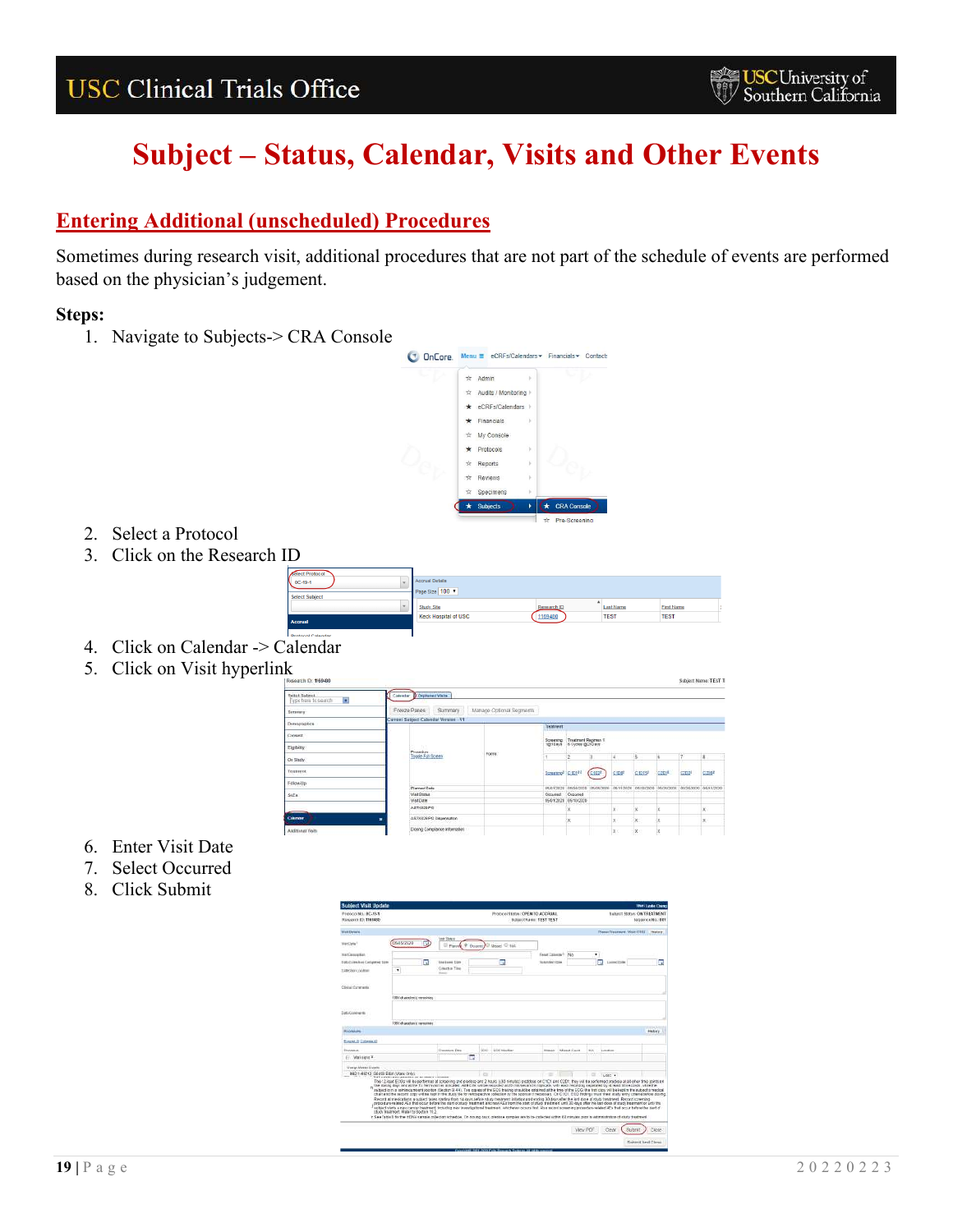# **Subject – Status, Calendar, Visits and Other Events**

9. Click Additional Procedures

#### 10. Select Procedure to add

#### 11. Click Submit

| Charge Master Events                                                                                                                               |    |                       |                                   |                                                                                                                                                                           |       |                 |
|----------------------------------------------------------------------------------------------------------------------------------------------------|----|-----------------------|-----------------------------------|---------------------------------------------------------------------------------------------------------------------------------------------------------------------------|-------|-----------------|
| Venipuncture Misc. Research Kit                                                                                                                    |    |                       | Procedure Add - Google Chrome     |                                                                                                                                                                           |       | ⋍<br>$\Box$     |
| [-] Central Shipping and Handling                                                                                                                  | m, |                       |                                   | a usc-oncore-dev.forteresearchapps.com/smrs/5ubject5tudyDataControlServlet?hdn_function=ADDITIONAL EVALUAT                                                                |       |                 |
| Charge Master Events                                                                                                                               |    | <b>Browse Results</b> |                                   |                                                                                                                                                                           |       |                 |
| 99000-99001 Specimen Handling & Shipping                                                                                                           |    |                       |                                   |                                                                                                                                                                           |       |                 |
| [4] CTU Service                                                                                                                                    | 雨  | <b>Charge Master</b>  | <b>Protocol Procedures</b>        | <b>Free-text Procedures</b>                                                                                                                                               |       |                 |
| Charge Master Events                                                                                                                               |    |                       | Protocol Calendar Procedures/Labs |                                                                                                                                                                           |       | Filter:         |
| CTU Simple Processing (blood)                                                                                                                      |    |                       |                                   |                                                                                                                                                                           |       |                 |
| Charge Master Events                                                                                                                               |    | Event Code            | Additional Event ID               | <b>Event Description</b>                                                                                                                                                  | Forms | Select?         |
| CTU Norris E&M Outpatient                                                                                                                          |    |                       |                                   | 12-lead ECG                                                                                                                                                               |       |                 |
| Charge Master Events                                                                                                                               |    |                       |                                   | Additional blood pressure (BP) and heart rate                                                                                                                             |       | v               |
| CTU Norris E&M Outpatient Extended                                                                                                                 |    |                       |                                   | Adverse Events                                                                                                                                                            |       | 69              |
|                                                                                                                                                    |    |                       |                                   | ASTX029 PO                                                                                                                                                                |       | 面               |
| Foot Notes                                                                                                                                         |    |                       |                                   | ASTX029 PO Dispensation                                                                                                                                                   |       | Θ               |
| C1 ECGs are in triplicate >30 sec apart.<br>After Cycle 6, the specific visit schedule and assessments are at the                                  |    |                       |                                   | Bone Scan (Conventional Care)                                                                                                                                             |       |                 |
| a AEs, dosing compliance, and, at least once a month, pregnancy tests                                                                              |    |                       |                                   | Bone Scan (research)                                                                                                                                                      |       |                 |
| progression (for response assessment) or death (for survival assessn<br>Obtain vital signs at screening; predose on Day 1 of each cycle and o      |    |                       |                                   | CBC w/ differential (local lab)                                                                                                                                           |       | ₿               |
| g addition, obtain systolic/diastolic blood pressure and heart rate at 1 hi<br>semirecumbent position for at least 3 minutes.                      |    |                       |                                   | Central Lab Blood Draw                                                                                                                                                    |       | $\overline{11}$ |
| The 12-lead ECGs will be performed at screening and predose and 2<br>n the dosing days and at the Tx Term visit as indicated. All ECGs will be     |    |                       |                                   | * Herns and forms for protocol calendar specific additional procedures will be automatically added                                                                        |       |                 |
| subject is in a semirecumbent position (Section 9.4.4). Two copies of<br>chart and the second copy will be kept in the study file for retrospectiv |    |                       |                                   |                                                                                                                                                                           | Submi | Clear<br>Close  |
| Record all medications a subject takes starting from 14 days before a                                                                              |    |                       |                                   |                                                                                                                                                                           |       |                 |
| procedure-related AEs that occur before the start of study treatment a<br>subject starts a new cancer treatment, including new investigational ti  |    |                       |                                   | Copyright D 2001-2020 Forte Research Systems, All rights reserved                                                                                                         |       |                 |
| study treatment. Refer to Section 10.2.                                                                                                            |    |                       |                                   | r See Table 6 for the ctDNA sample collection schedule. On dosing days, predose samples are to be collected within 60 minutes prior to administration of study treatment. |       |                 |
|                                                                                                                                                    |    |                       |                                   |                                                                                                                                                                           |       |                 |
|                                                                                                                                                    |    | Additional Procedures | Billing Slip                      | View PDF<br>Delete<br>Clear<br>Submit                                                                                                                                     | Close |                 |
|                                                                                                                                                    |    |                       |                                   |                                                                                                                                                                           |       |                 |

### 12. Enter Reason for adding

### 13. Click OK

|   |                                                | 담   | Additional Procedure                             | Reason for adding                                                                                                                                                                                                                                                                                                                                                                                                                                                                                                                                                                                                                                                                                                                                                                                                                                                                                                                                                                                                                                                                                                                                                                                                                                                                                                        |
|---|------------------------------------------------|-----|--------------------------------------------------|--------------------------------------------------------------------------------------------------------------------------------------------------------------------------------------------------------------------------------------------------------------------------------------------------------------------------------------------------------------------------------------------------------------------------------------------------------------------------------------------------------------------------------------------------------------------------------------------------------------------------------------------------------------------------------------------------------------------------------------------------------------------------------------------------------------------------------------------------------------------------------------------------------------------------------------------------------------------------------------------------------------------------------------------------------------------------------------------------------------------------------------------------------------------------------------------------------------------------------------------------------------------------------------------------------------------------|
|   |                                                |     | Additional blood pressure (BP)<br>and heart rate | Request by physician                                                                                                                                                                                                                                                                                                                                                                                                                                                                                                                                                                                                                                                                                                                                                                                                                                                                                                                                                                                                                                                                                                                                                                                                                                                                                                     |
|   |                                                | Ш   |                                                  |                                                                                                                                                                                                                                                                                                                                                                                                                                                                                                                                                                                                                                                                                                                                                                                                                                                                                                                                                                                                                                                                                                                                                                                                                                                                                                                          |
| B |                                                | 日   |                                                  | Cancel<br>OK                                                                                                                                                                                                                                                                                                                                                                                                                                                                                                                                                                                                                                                                                                                                                                                                                                                                                                                                                                                                                                                                                                                                                                                                                                                                                                             |
|   |                                                |     |                                                  | Record all medications a subject takes starting from 14 days before study treatment initiation and ending 30 days after the last dose of study treatment. Record screening                                                                                                                                                                                                                                                                                                                                                                                                                                                                                                                                                                                                                                                                                                                                                                                                                                                                                                                                                                                                                                                                                                                                               |
|   | semirecumbent position for at least 3 minutes. | - 四 |                                                  | After Cycle 6, the specific visit schedule and assessments are at the investigator's discretion; at a minimum, information should be collected regarding concomitant medications.<br>a AEs dosing compliance, and, at least once a month pregnancy tests. Continue to collect efficacy and response assessments in the manner described in the protocol until disease<br>g addition, obtain systolic/diastolic blood pressure and heart rate at 1 hour (±30 minutes) postdose on C1D1 and C2D1. Assess all vital signs after the subject has rested in a sitting or<br>The 12-lead ECGs will be performed at screening and predose and 2 hours (±30 minutes) postdose on C1D1 and C2D1; they will be performed predose at all other time points on<br>the dosing days and at the Tx Term visit as indicated. All ECGs will be recorded at 25 mm/second in triplicate, with each recording separated by at least 30 seconds, while the<br>subject is in a semirecumbent position (Section 9.4.4). Two copies of the ECG tracing should be obtained at the time of the ECG; the first copy will be kept in the subject's medical<br>chart and the second copy will be kept in the study file for retrospective collection by the sponsor if necessary. On C1D1, ECG findings must meet study entry criteria before dosing. |

| <b>Additional Procedures</b> | <b>Billing Slip</b> | View PDF | <b>Delete</b> | Clear | Submit | <b>Close</b>     |  |
|------------------------------|---------------------|----------|---------------|-------|--------|------------------|--|
|                              |                     |          |               |       |        | Submit And Close |  |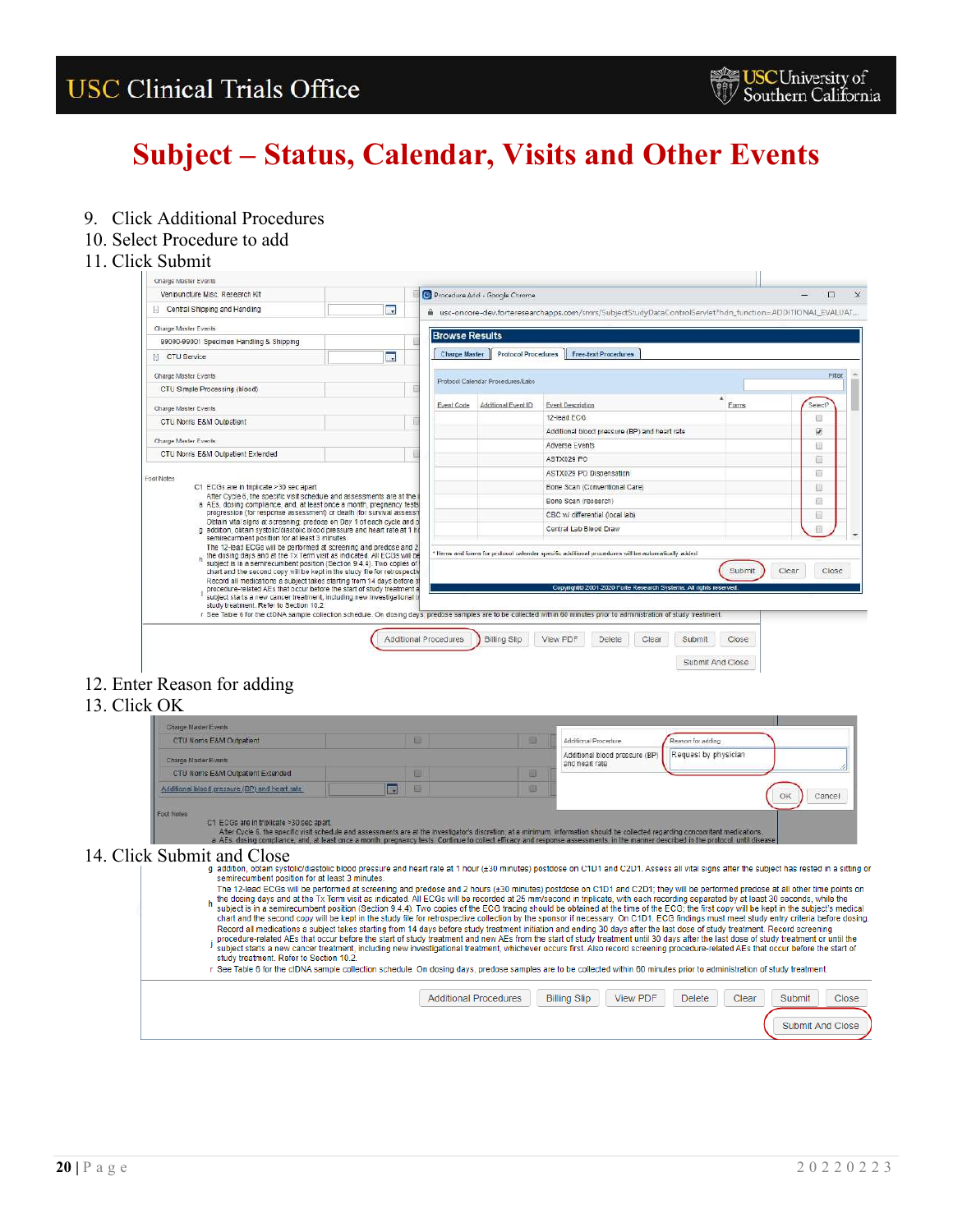## <span id="page-20-0"></span>**Deleting Visit**

Deleting a visit removes all information and returns the visit to a Planned status. A visit cannot be deleted if the visit has been added to an Invoice.

### **Steps:**



- 2. Select a Protocol
- 3. Click on the Research ID

| Select Protocol<br>OC-19-1 | Accrual Details<br>Page Size 100 |             |                  |                   |  |
|----------------------------|----------------------------------|-------------|------------------|-------------------|--|
| <b>Select Subject</b>      |                                  |             |                  |                   |  |
|                            | <b>Study Site</b>                | Research ID | <b>Last Name</b> | <b>First Name</b> |  |
| <b>Accrual</b>             | <b>Keck Hospital of USC</b>      | 1169480     | <b>TEST</b>      | <b>TEST</b>       |  |

- **Drotogol** 4. Click on Calendar -> Calendar
- 5. Click on Visit hyperlink (wish to delete)



- 6. Click Delete
- 7. Click OK

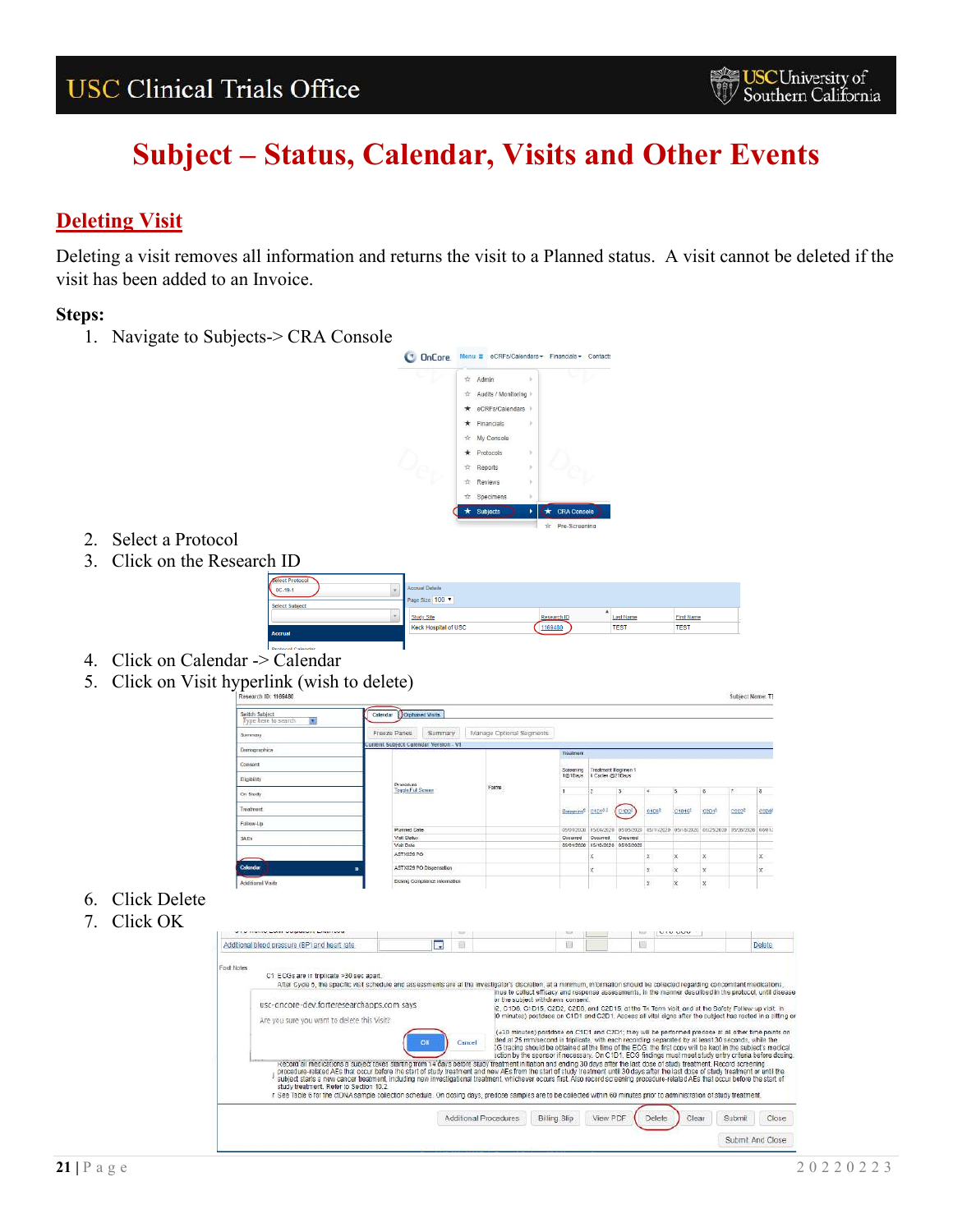# **Subject – Status, Calendar, Visits and Other Events**

### <span id="page-21-0"></span>**Adding Additional (unscheduled) Visit**

Subjects participating on clinical trials might require additional unscheduled visits during the study. Additional visits are not visible in the subject calendar.

### **Steps:**



- 2. Select a Protocol
- 3. Click on the Research ID

| Accrual               |                                                  |                        |                                 |                                  |  |
|-----------------------|--------------------------------------------------|------------------------|---------------------------------|----------------------------------|--|
|                       | <b>Study Site</b><br><b>Keck Hospital of USC</b> | Research ID<br>1169480 | <b>Last Name</b><br><b>TEST</b> | <b>First Name</b><br><b>TEST</b> |  |
| <b>Select Subject</b> | Page Size 100                                    |                        |                                 |                                  |  |
| $0C-19-1$             | Accrual Details                                  |                        |                                 |                                  |  |
| Select Protocol       |                                                  |                        |                                 |                                  |  |

- 4. Click on Additional Visits
- 5. Click New



- 6. Enter Visit Date
- 7. Enter Visit Description
- 8. Click Submit

| <b>Subject Visit Update</b>                   |                             |   |                            |      |                                                                       |                         |              |                          |                 | <b>User: Leslie Chung</b>                         |  |
|-----------------------------------------------|-----------------------------|---|----------------------------|------|-----------------------------------------------------------------------|-------------------------|--------------|--------------------------|-----------------|---------------------------------------------------|--|
| Protocol No.: 0C-19-1<br>Research ID: 1169480 |                             |   |                            |      | Protocol Status: OPEN TO ACCRUAL                                      | Subject Name: TEST TEST |              |                          |                 | Subject Status; ON TREATMENT<br>Sequence No.: 001 |  |
| <b>And Details</b>                            |                             |   |                            |      |                                                                       |                         |              |                          |                 |                                                   |  |
| <b>Akt Date</b>                               | 05/05/2020                  | E |                            |      |                                                                       |                         |              |                          |                 |                                                   |  |
| Isk Description                               | Additional Blood Work       |   |                            |      |                                                                       |                         |              |                          |                 |                                                   |  |
| Jata Collection Completed Date                |                             | п | Monitored Date             |      | ÷                                                                     | Submitted Date          |              | $\overline{\phantom{a}}$ | Locked Date     | m                                                 |  |
| Collection Location                           | $\overline{\phantom{a}}$    |   | Collection Time<br>direct) |      |                                                                       |                         |              |                          |                 |                                                   |  |
| <b>Sinical Comments</b>                       |                             |   |                            |      |                                                                       |                         |              |                          |                 |                                                   |  |
|                                               | 1010 character(s) remaining |   |                            |      |                                                                       |                         |              |                          |                 |                                                   |  |
| Jata Coermants                                |                             |   |                            |      |                                                                       |                         |              |                          |                 |                                                   |  |
|                                               | 1000 character(s) remaining |   |                            |      |                                                                       |                         |              |                          |                 |                                                   |  |
| Procedures                                    |                             |   |                            |      |                                                                       |                         |              |                          |                 |                                                   |  |
| Procedure                                     |                             |   | Procedure Date             | SOC. | <b>SOC Worlden</b>                                                    | <b>Missed</b>           | Missed Count | NW.                      | Location        |                                                   |  |
|                                               |                             |   |                            |      | No Procedures Found                                                   |                         |              |                          |                 |                                                   |  |
|                                               |                             |   |                            |      |                                                                       |                         |              |                          |                 |                                                   |  |
|                                               |                             |   |                            |      |                                                                       |                         |              |                          | Clear<br>Submit | Close                                             |  |
|                                               |                             |   |                            |      |                                                                       |                         |              |                          |                 |                                                   |  |
|                                               |                             |   |                            |      |                                                                       |                         |              |                          |                 | Submit And Close                                  |  |
|                                               |                             |   |                            |      | Conceptants 2003; 2014; Code Departure, Captains, 48 public processes |                         |              |                          |                 |                                                   |  |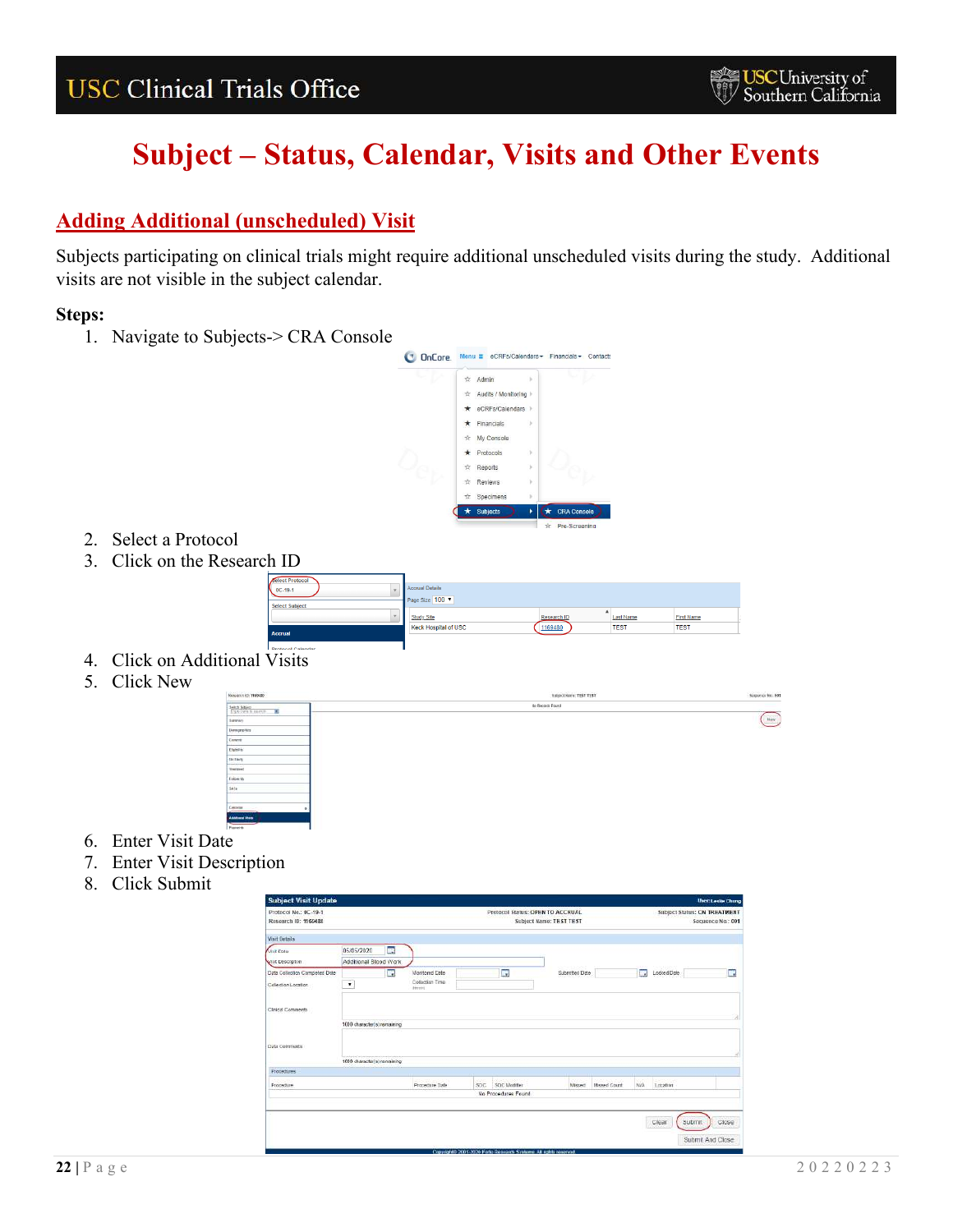# **Subject – Status, Calendar, Visits and Other Events**

- 9. Click Additional Procedures
- 10. Select Procedure to add
- 11. Click Submit

| Message: Record has been updated |                             |                 |                       |                       |                                   | Lusc-oncore-dev.forteresearchapps.com/smrs/SubjectStudyDataControlServlet?hdn_function=ADDITIONAL_EVALUAT |                  |         |
|----------------------------------|-----------------------------|-----------------|-----------------------|-----------------------|-----------------------------------|-----------------------------------------------------------------------------------------------------------|------------------|---------|
| <b>Subject Visit Update</b>      |                             |                 |                       |                       |                                   |                                                                                                           |                  |         |
| Protocol No.: 0C-19-1            |                             |                 |                       | <b>Browse Results</b> |                                   |                                                                                                           |                  |         |
| Research ID: 1169480             |                             |                 |                       | Charge Master         | Protocol Procedures               | Free-text Procedures                                                                                      |                  |         |
| Visit Details                    |                             |                 |                       |                       | Protocol Calondar Proceduread abs |                                                                                                           |                  | Filter  |
| Visit Date                       | 司<br>05/05/2020             |                 |                       |                       |                                   |                                                                                                           | ٠                |         |
| Visit Description                | Additional Blood Work       |                 |                       | Event Code            | Additional Event ID               | <b>Event Description</b>                                                                                  | Forms            | Select? |
| Data Collection Completed Date   | m                           | Manifored Date  |                       |                       |                                   | 12-lead ECG                                                                                               |                  | Ū       |
| Collection Location              | $\bullet$                   | Collection Time |                       |                       |                                   | Additional blood pressure (BP) and heart rate                                                             |                  | Ë       |
|                                  |                             | division.       |                       |                       |                                   | Adverse Events                                                                                            |                  | Ü       |
|                                  |                             |                 |                       |                       |                                   | ASTX029 PO                                                                                                |                  | U)      |
| Clinical Comments                |                             |                 |                       |                       |                                   | ASTX029 PO Dispensation                                                                                   |                  | 珊       |
|                                  | 1000 character(s) remaining |                 |                       |                       |                                   | Bone Scan (Conventional Care)                                                                             |                  | Ū       |
|                                  |                             |                 |                       |                       |                                   | Bone Scan (research)                                                                                      |                  | 讻       |
| Data Comments                    |                             |                 |                       |                       |                                   | CBC w/ differential (local lab)                                                                           |                  | ü       |
|                                  | 1000 character(s) remaining |                 |                       |                       |                                   | Central Lab Blood Draw                                                                                    |                  | V       |
| Procedures                       |                             |                 |                       |                       |                                   | * Items for protocol calendar specific additional procedures will be automatically added                  |                  |         |
| Procedure                        |                             | Procedure Date  | SOC                   |                       |                                   |                                                                                                           | Submit<br>Clear  | Close   |
|                                  |                             |                 | No                    |                       |                                   |                                                                                                           |                  |         |
|                                  |                             |                 |                       |                       |                                   | Copyright® 2001-2020 Forte Research Systems. All rights reserved.                                         |                  |         |
|                                  |                             |                 | Additional Procedures |                       |                                   | View PDF                                                                                                  | Close            |         |
|                                  |                             |                 |                       |                       | <b>Billing Slip</b>               | Delete<br>Clear<br>Submit                                                                                 |                  |         |
|                                  |                             |                 |                       |                       |                                   |                                                                                                           | Submit And Close |         |

12. Enter Reason for adding

### 13. Click OK

| <b>Data Comments</b>                              |                             |                       |     |              |        |                        |                       |              |
|---------------------------------------------------|-----------------------------|-----------------------|-----|--------------|--------|------------------------|-----------------------|--------------|
|                                                   | 1000 character(s) remaining |                       |     |              |        | Additional Procedure   | Reason for adding     |              |
| <b>Frocedures</b>                                 |                             |                       |     |              |        | Central Lab Blood Draw | Request by physician. |              |
| Expand All Collages All                           |                             |                       |     |              |        |                        |                       |              |
| Procedure                                         |                             | <b>Procedure Dale</b> | SOC | SOC Modifier | Missed |                        |                       | OK<br>Cancel |
| Centre! Lab Blood Draw!<br>$\left  \cdot \right $ |                             | <b>Ford</b>           |     |              |        |                        |                       | LIMINE       |
| Charge Maeter Events                              |                             |                       |     |              |        |                        |                       |              |
| Venigundure Misc. Research Kit                    |                             |                       | 面   |              | 画      | USC .<br><b>AI</b>     |                       |              |

#### 14. Click Submit and Close

| <b>Subject Visit Update</b>           |                             |                |                                                                                                                                                                           |     |                                                                   |                                  |                |     |          |             |        | <b>User: Leslie Chung</b>           |
|---------------------------------------|-----------------------------|----------------|---------------------------------------------------------------------------------------------------------------------------------------------------------------------------|-----|-------------------------------------------------------------------|----------------------------------|----------------|-----|----------|-------------|--------|-------------------------------------|
| Protocol No.: 0C-19-1                 |                             |                |                                                                                                                                                                           |     |                                                                   | Protocol Status: OPEN TO ACCRUAL |                |     |          |             |        | <b>Subject Status: ON TREATMENT</b> |
| Research ID: 1169480                  |                             |                |                                                                                                                                                                           |     |                                                                   | Subject Name: TEST TEST          |                |     |          |             |        | Sequence No.: 001                   |
| <b>Visit Details</b>                  |                             |                |                                                                                                                                                                           |     |                                                                   |                                  |                |     |          |             |        | History                             |
| <b>Weit Date</b>                      | 05/05/2020                  | æ              |                                                                                                                                                                           |     |                                                                   |                                  |                |     |          |             |        |                                     |
| <b>Mail Description</b>               | Additional Blood Work       |                |                                                                                                                                                                           |     |                                                                   |                                  |                |     |          |             |        |                                     |
| <b>Bata Collection Completed Date</b> |                             | $\blacksquare$ | Monitored Date                                                                                                                                                            |     | π                                                                 |                                  | Submitted Date |     | 雨        | Locked Date |        | Ŧ                                   |
| Collection Location                   | $\pmb{\mathrm{v}}$          |                | Collection Time<br>diam'r.                                                                                                                                                |     |                                                                   |                                  |                |     |          |             |        |                                     |
|                                       |                             |                |                                                                                                                                                                           |     |                                                                   |                                  |                |     |          |             |        |                                     |
| Clinical Comments                     |                             |                |                                                                                                                                                                           |     |                                                                   |                                  |                |     |          |             |        |                                     |
|                                       | 1000 character(s) remaining |                |                                                                                                                                                                           |     |                                                                   |                                  |                |     |          |             |        |                                     |
| <b>Data Comments</b>                  |                             |                |                                                                                                                                                                           |     |                                                                   |                                  |                |     |          |             |        |                                     |
|                                       | 1000 character(s) remaining |                |                                                                                                                                                                           |     |                                                                   |                                  |                |     |          |             |        |                                     |
| <b>Procedures</b>                     |                             |                |                                                                                                                                                                           |     |                                                                   |                                  |                |     |          |             |        | History                             |
| Expand All Collages All               |                             |                |                                                                                                                                                                           |     |                                                                   |                                  |                |     |          |             |        |                                     |
| Procedure                             |                             |                | Procedure Date                                                                                                                                                            | SOC | SOC Modifier                                                      | Missed                           | Missed Count   | N/A | Location |             |        |                                     |
| [-] Central Lab Blood Draw"           |                             |                | T.                                                                                                                                                                        |     |                                                                   |                                  |                |     |          |             |        | Delete                              |
| Charge Master Events                  |                             |                |                                                                                                                                                                           |     |                                                                   |                                  |                |     |          |             |        |                                     |
| Venipuncture Misc Research Kit        |                             |                |                                                                                                                                                                           | 匪   |                                                                   | 园                                |                | Đ   | USC *    |             |        |                                     |
| Foot Notes                            |                             |                | r See Table 6 for the ctDNA sample collection schedule. On dosing days, predose samples are to be collected within 60 minutes prior to administration of study treatment. |     |                                                                   |                                  |                |     |          |             |        |                                     |
|                                       |                             |                |                                                                                                                                                                           |     | Additional Procedures                                             | <b>Billing Slip</b>              | View PDF       |     | Delete   | Clear       | Submit | Close                               |
|                                       |                             |                |                                                                                                                                                                           |     |                                                                   |                                  |                |     |          |             |        | Submit And Close                    |
|                                       |                             |                |                                                                                                                                                                           |     | Copyright® 2001-2020 Forte Research Systems. All rights reserved. |                                  |                |     |          |             |        |                                     |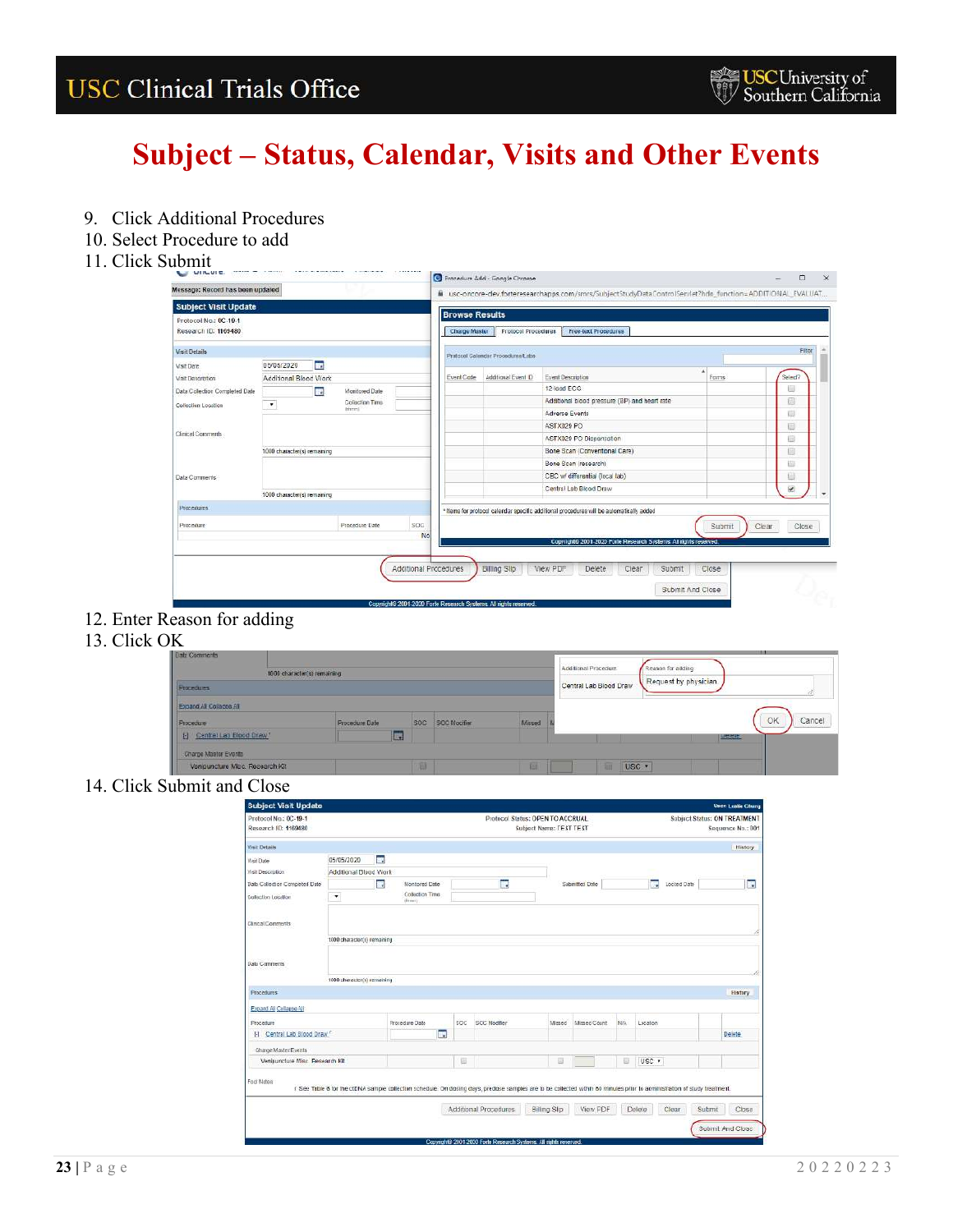# **Subject – Status, Calendar, Visits and Other Events**

### <span id="page-23-0"></span>**Switch Calendar Version**

New calendar version is created during amendments or changes need to be made to an existing version due to some errors or missing information. Subjects are not automatically upgraded to a new calendar version, and subjects are not required to be upgraded. Depending on the protocol amendment, the schedule of events might change for new subjects enrolled on the study, but existing subjects might be allowed to continue treatment and finish on their original schedule.

### **Steps:**

1. Navigate to Subjects-> CRA Console

![](_page_23_Picture_7.jpeg)

- 2. Select a Protocol
- 3. Click on the Research ID

| Select Protocol<br>$9L - 17 - 10$ | Accrual Details<br>Page Size 100 V |             |           |             |         |
|-----------------------------------|------------------------------------|-------------|-----------|-------------|---------|
| Select Subject                    | Study Sile                         | Research ID | Last Name | First Name  | Seg No. |
|                                   | Norris Comprehensive Cancer Center | 13979       | Doe-13979 | Jane-13979  |         |
| Accrual                           | Norris Comprehensive Cancer Center | 39699       | Doe-39699 | Jessi-39699 |         |
| Protocol Calendar                 |                                    |             |           |             |         |

4. Click on Calendar

| Follow-Up                |   | I Informed Consent                            | χd |    |  |
|--------------------------|---|-----------------------------------------------|----|----|--|
| <b>SAEs</b>              |   | Medical/Oncology<br><b>History Assessment</b> | х  | хª |  |
| Calendar                 | ≫ | AE/Concomitant<br>Medication<br>Assessment    | х  | х  |  |
| <b>Additional Visits</b> |   | Transfusion<br>history/status                 | xf | х  |  |
| .                        |   |                                               |    |    |  |

- 5. Scroll all down the page
- 6. Select the calendar version to switch

![](_page_23_Figure_15.jpeg)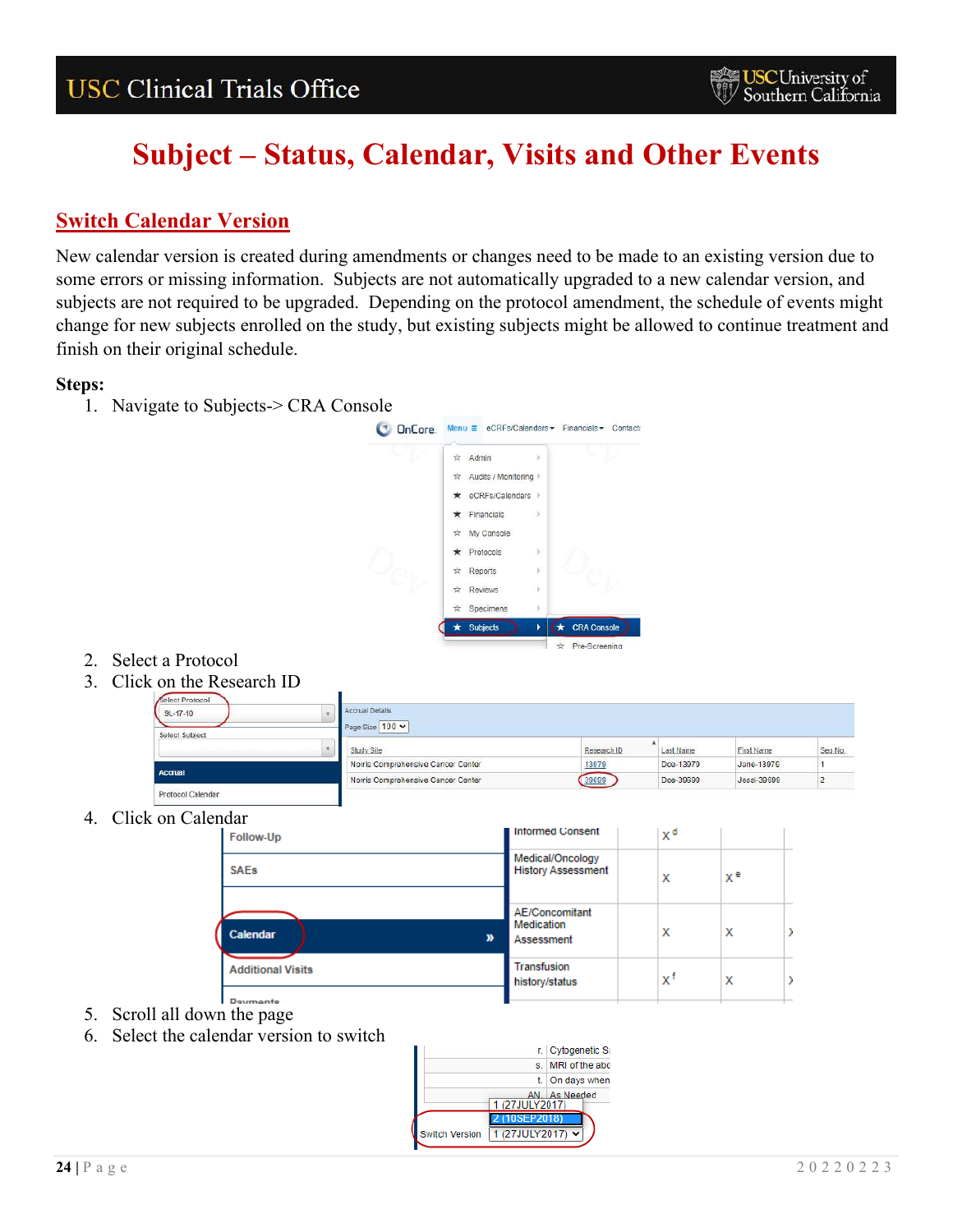## **Subject – Status, Calendar, Visits and Other Events**

7. Click Replace Version

![](_page_24_Figure_4.jpeg)

8. Click Orphaned Visits

These visits are from a previous calendar version and are not associated with any visits on the subject's current calendar version. These may be due to the change of visit name or the visit is no longer valid on the current calendar. These visits are retained under the Orphaned Visits and can't be viewed on the main calendar.

|              | <b>Charlessed Visits</b> |            |                                                      |            |                                               |                  |
|--------------|--------------------------|------------|------------------------------------------------------|------------|-----------------------------------------------|------------------|
| Sammary.     |                          | Phase      | <b>CARD COM</b><br>Segment                           | VSHLDate   | Visit Status                                  | Calendar Version |
| Demographics | <b>You</b>               |            |                                                      |            |                                               |                  |
|              | Cycle 1D1                | Treatment  | Treatment                                            | 02/15/2018 | Occurred.                                     |                  |
| Consent      | Cycle 1 (215)            | Treatment  | Treatment                                            | 03/01/2018 | Occurred                                      |                  |
|              | Cycle 2 (31)             | Treatment  | Treatment                                            | 03/15/2018 | Occurred                                      |                  |
| Bigitility   | Eyde 2 015               | Treatment  | <b>Treatment</b><br>a la carte del continuamento     | 03/29/2018 | Occurred                                      |                  |
|              | Caple 3 D1               | Treatment  | Treatment<br>present and in the first and profession | 94/12/2018 | Occurred<br>and he was an extra distance that |                  |
| On Shafe     | Dyde 4 D1                | Treatment  | Treatment                                            | 05/10/2018 | Occurred<br>the first of printed and and      |                  |
|              | Cycle 5 DT<br>_____      | Treatment: | Treatment                                            | 05/07/2018 | Occurred                                      |                  |
| Treament     | Exde 5 D15               | Treatment  | Treatment                                            | 06/25/2018 | Occurred                                      |                  |
| rollow Up    | Cycle 6 D1               | Trechnent: | Traatment                                            | 57/05/2018 | Occurred                                      |                  |
|              | Cycle 7 O1               | Treatment: | Theatment                                            | 08/02/2018 | Occurred                                      |                  |
| SAEs         |                          |            |                                                      |            |                                               |                  |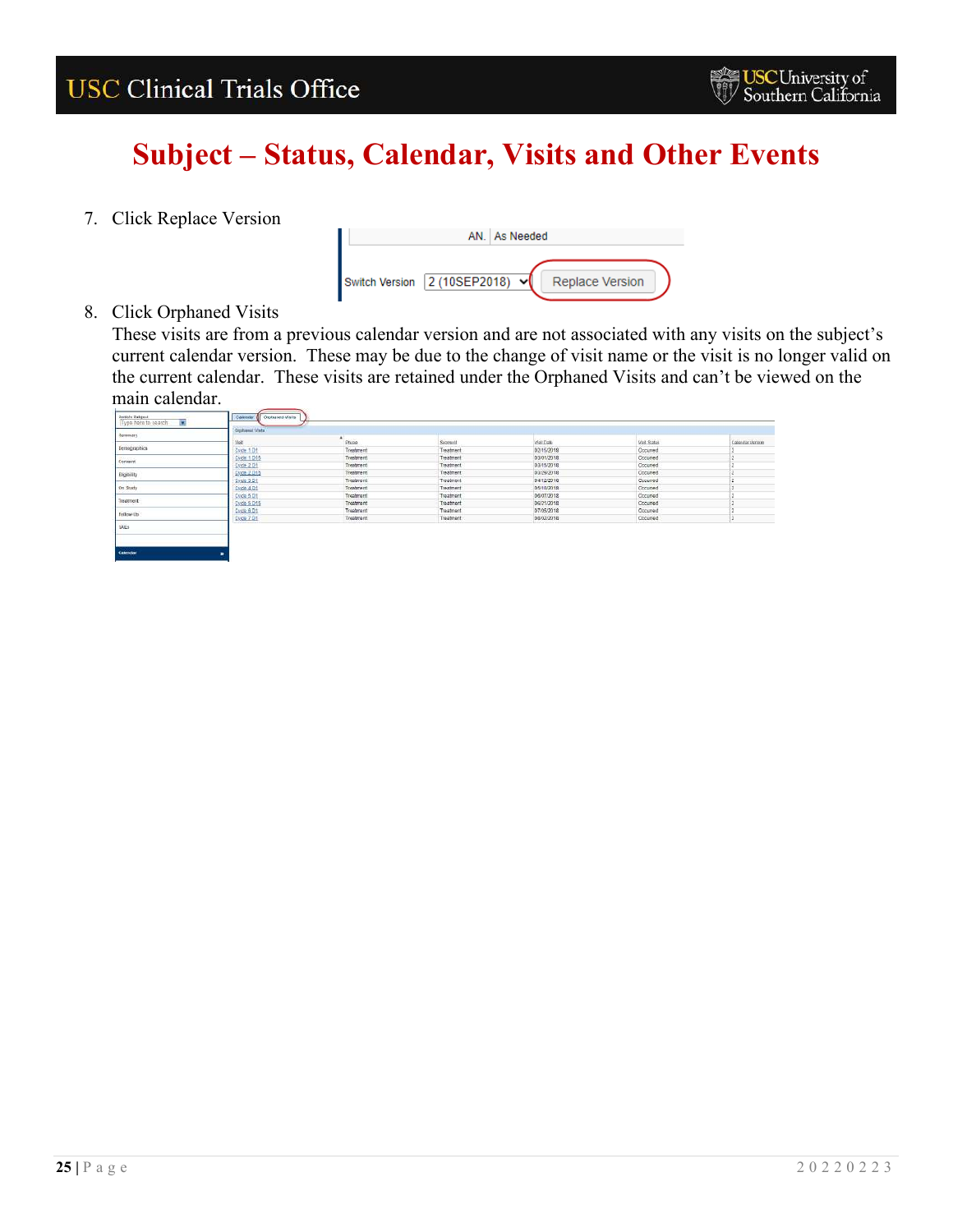### <span id="page-25-0"></span>**Protocol Financial Events (Fees)**

Add Protocol-Related Events that occurred like "Office Monitoring Visit", "Remote Monitoring Visit", "Protocol Amendment Re-Consent Fee", and "IND Safety Reporting Fee". Once an event is added, it will create an Invoiceable Item to invoice sponsor.

### **Steps:**

1. Navigate to Subjects-> CRA Console

![](_page_25_Picture_7.jpeg)

- 2. Select a Protocol No
- 3. Click on Financial Events
- 4. Click Update

![](_page_25_Figure_11.jpeg)

- 5. Select Financial Event from the drop down
- 6. Enter Occurred Date
- 7. Enter Count (multiple instances can be created at the same time)
- 8. Enter Comments (if needed) for "Protocol Amendment Re-Consent Fee", please enter subject Seq No
- 9. Click Add

|                 |                  |                         | <b>Jost Francis Event</b><br>Corenama     | Financial Everes, 1 - Office Annibology Vest<br>convertise: 1222002<br>Doors 1   4 | $+1$<br>[See                      |         |                                     |
|-----------------|------------------|-------------------------|-------------------------------------------|------------------------------------------------------------------------------------|-----------------------------------|---------|-------------------------------------|
|                 |                  | Palancial Excels        |                                           |                                                                                    |                                   |         |                                     |
|                 |                  | Occurred Gold &         | Protocol Balance Comments<br><b>Syene</b> | <b>Submitted Dat</b>                                                               | Comments:<br>Detekt               |         |                                     |
|                 |                  |                         | NO events submitted.                      |                                                                                    |                                   |         |                                     |
|                 |                  |                         | Il line Secondo                           |                                                                                    |                                   |         |                                     |
|                 |                  |                         |                                           |                                                                                    |                                   |         | $\mathit{tutve}$ . $\mathit{tttve}$ |
| 10. Click Close |                  |                         |                                           |                                                                                    |                                   |         |                                     |
|                 |                  |                         | Add Financial Events                      |                                                                                    |                                   |         |                                     |
|                 |                  |                         | Financial Events +                        |                                                                                    | $\left\vert \bullet\right\rangle$ |         |                                     |
|                 |                  |                         | Occurred Date -                           | $\Box$                                                                             |                                   |         |                                     |
|                 |                  |                         | Count +                                   |                                                                                    |                                   |         |                                     |
|                 |                  |                         | Comments                                  |                                                                                    |                                   |         |                                     |
|                 |                  |                         |                                           |                                                                                    |                                   |         |                                     |
|                 |                  |                         |                                           |                                                                                    | Add                               |         |                                     |
|                 |                  |                         |                                           |                                                                                    |                                   |         |                                     |
|                 | Financial Events |                         |                                           |                                                                                    |                                   |         |                                     |
|                 | Decumed Date +   | Event                   | Protocol Related Comments                 | Submitted By                                                                       | Comments                          | Delete? |                                     |
|                 | 02/22/2022       | Office Monitoring Visit | Per Vist                                  | Chung, Leslie                                                                      |                                   | $\Box$  |                                     |
|                 | 02/22/2022       | Office Monitoring Visit | Par Visit                                 | Chang, Leslie                                                                      |                                   | $\Box$  |                                     |
|                 |                  |                         | 2 Titul Records                           |                                                                                    |                                   |         |                                     |

 $\bigcup$  Update